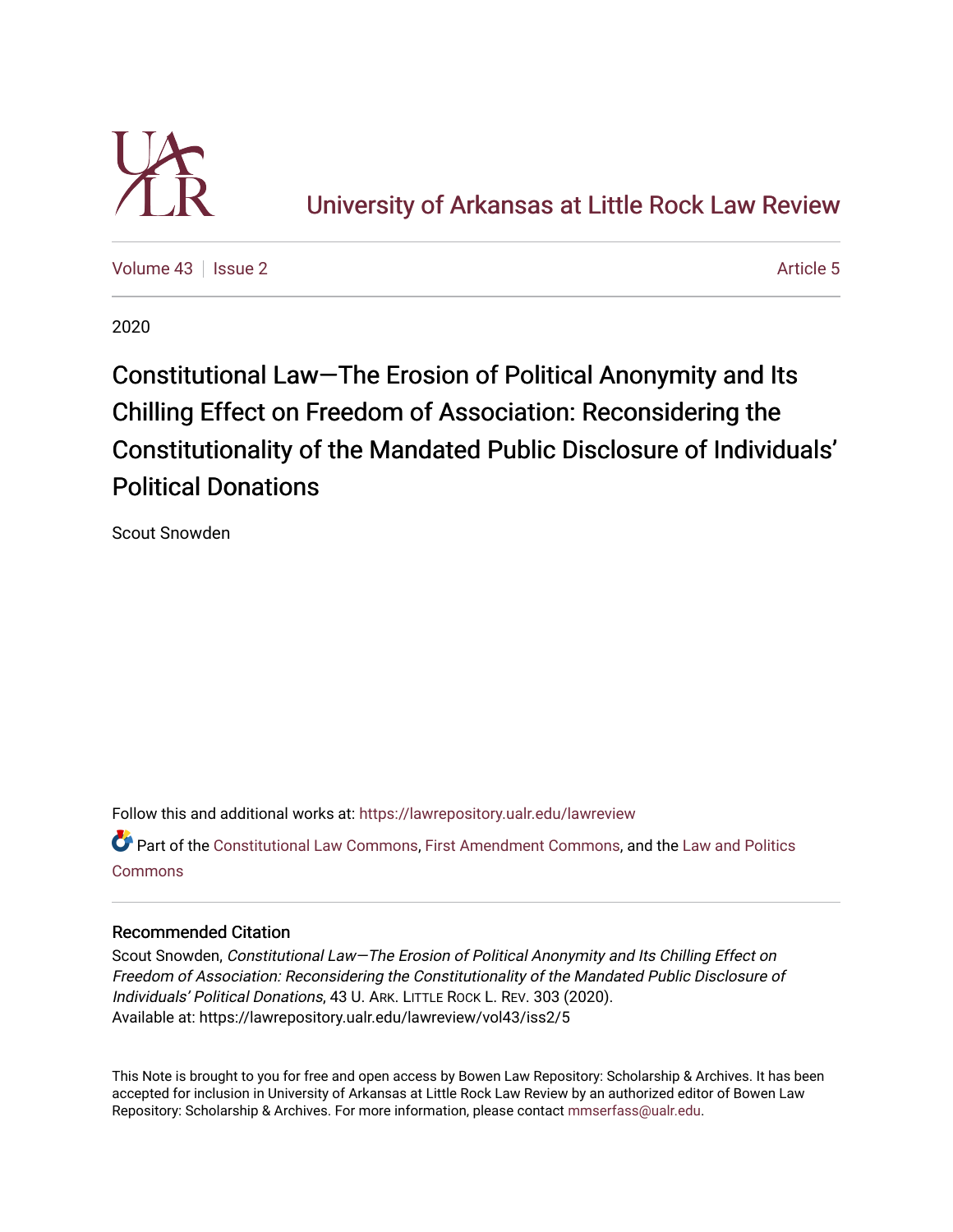CONSTITUTIONAL LAW—THE EROSION OF POLITICAL ANONYMITY AND ITS CHILLING EFFECT ON FREEDOM OF ASSOCIATION: RECONSIDERING THE CONSTITUTIONALITY OF THE MANDATED PUBLIC DISCLOSURE OF INDIVIDUALS' POLITICAL DONATIONS

#### I. INTRODUCTION

Imagine the government placing you on a watchlist to monitor and record your political affiliations.1 Consider the ramifications of the government keeping track of the candidates or groups that you support and then publishing that information on the World Wide Web for all to see.2 One does not have to stray far into his or her imagination to realize these scenarios; they are a reality in America today whenever someone chooses to donate more than \$200 to a political campaign for a federal election.<sup>3</sup>

Compelled public disclosure of personal identifying information of those engaged in political speech is unconstitutional. The Supreme Court of the United States has repeatedly recognized that state action that has a chilling effect on freedom of association is equally as unconstitutional as state action outright prohibiting protected speech.<sup>4</sup> The aggregation and subsequent publication of data concerning citizens' political affiliations are perhaps two of the most patently obvious cases of government action that has the potential to curb freedom of association. Historically, government lists of political opponents have laid a bedrock for tyranny and provided avenues for the oppression of political, religious, and racial minorities.<sup>5</sup> Federal law that requires the maintenance and administration of databases recording individuals' political beliefs and preferences runs afoul of the

<sup>1</sup>*. See* 52 U.S.C. § 30104(b)(3)(A) (2018) (requiring government collection and public disclosure of all donors and their personal identifying information who donate over \$200 to a federal election campaign).

<sup>2</sup>*. See, e.g.*, Nick Gillespie, *Does Mozilla Dumping Its CEO Over Prop 8/Anti-Gay-Marriage Stance = McCarthyism?*, REASON (April 6, 2014, 12:39 PM), https://reason.com/ 2014/04/06/does-mozilla-dumping-its-ceo-over-prop-8.

<sup>3. 52</sup> U.S.C. § 30104(b)(3)(A) (2018).

<sup>4</sup>*. See, e.g.,* Bates v. City of Little Rock, 361 U.S. 516, 523–24 (1960).

<sup>5</sup>*. See, e.g.,* Talley v. California, 362 U.S. 60, 64 (1960) ("Persecuted groups and sects from time to time throughout history have been able to criticize oppressive practices and laws either anonymously or not at all."); NAACP v. Ala. *ex rel* Patterson, 357 U.S. 449, 462 (1958) ("[C]ompelled disclosure of [political affiliations] . . . [is akin to the] requirement that adherents of particular religious faiths or political parties wear identifying arm-bands."); Am. Civil Liberties Union of Nevada v. Heller, 378 F.3d 979, 981 (9th Cir. 2004) (discussing that "[e]ven the Federalist Papers, written in favor of the adoption of our Constitution, were published under fictitious names. It is plain that anonymity has sometimes been assumed for the most constructive purposes.") (quoting *Talley*, 362 U.S. at 64–65).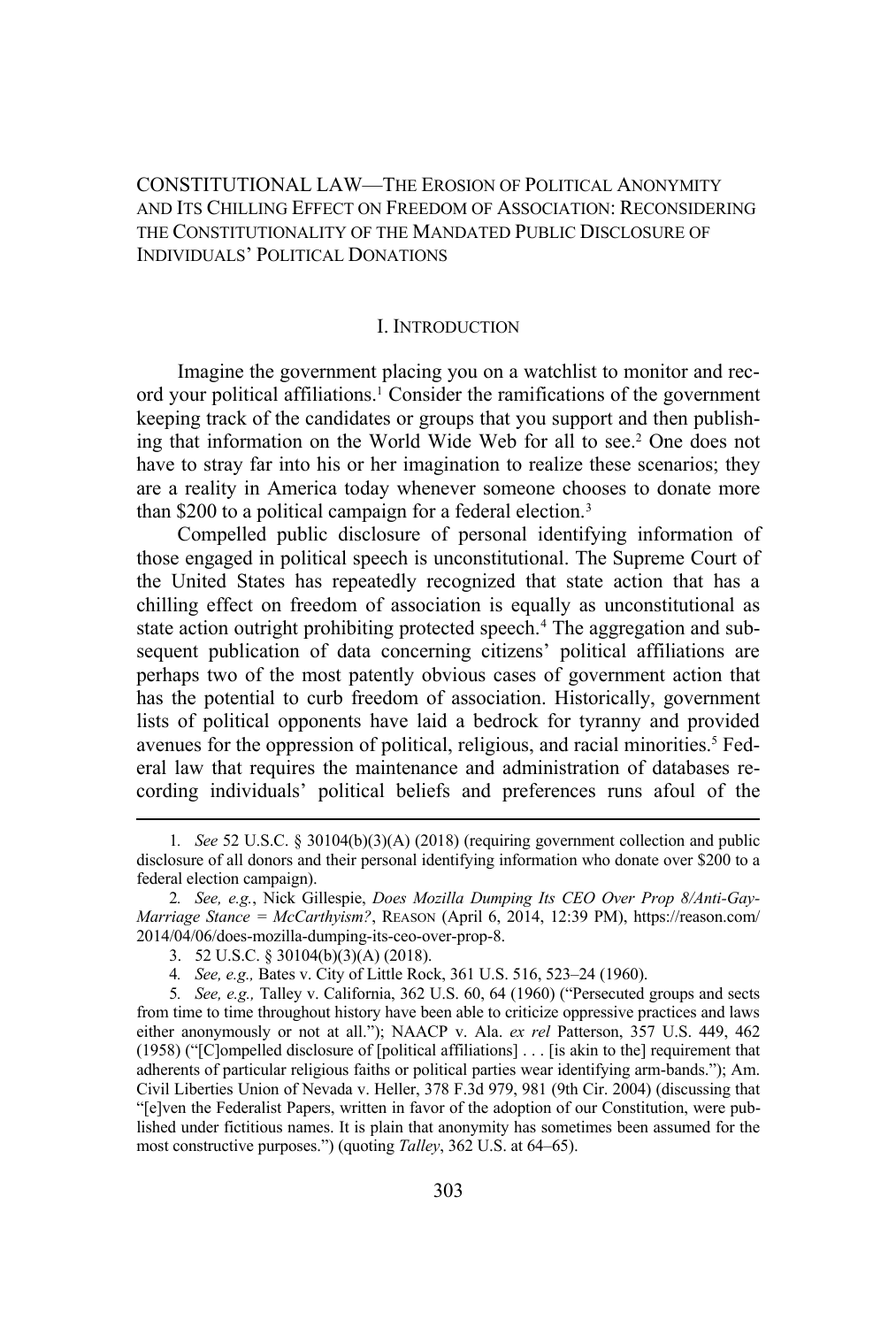American tradition of anonymity in political activism and advocacy.<sup>6</sup> In order to preserve a competitive political marketplace and safeguard the speech that the First Amendment intended to most robustly protect, the Supreme Court must reconsider the constitutionality of compelled public disclosure laws.

Part II of this note discusses the history of political anonymity and its role in First Amendment jurisprudence. Part III argues that strict scrutiny must be applied to any law compelling the disclosure of individuals' political contributions because of disclosure's burden on free speech and freedom of association. Part IV discusses how compelled disclosure creates a chilling effect that restricts individuals' freedom of speech and association and how the disclosure requirement is akin to impermissible government compelled speech. Part V considers the costs of these burdens by examining data and anecdotes showing that compelled disclosures lead to harassment, intimidation, and retaliation against those who hold minority or controversial political views. Lastly, Part VI proposes that the enforcement of the anti-bribery laws already in effect provides a way for the government to sufficiently protect the integrity of America's elections without burdening the First Amendment.

# II. ANONYMITY IS AS AMERICAN AS APPLE PIE — A HISTORY OF THE COURT'S BALANCING OF ANONYMOUS SPEECH AND THE FIRST AMENDMENT

Campaign finance restrictions are not newfound phenomena; Congress first sought to regulate campaign financing with the Tillman Act in 1907.<sup>7</sup> The seminal piece of legislation, however, came in 1971 with the Federal Election Campaign Act (FECA), which has since been amended several times.<sup>8</sup> Even though the intention of these laws was to weed out corruption in national elections, inherent in the regulations is the unmasking of individuals' private political beliefs.9 Political affiliations do not simply tell of one's political party membership; they can reveal the most personal and intimate details of one's personal life—ranging from religious beliefs to sexual orientation.<sup>10</sup>

Anonymous speech played an important role in the efforts to establish the Republic. It was used to encourage candid debate amongst the colonists,

<sup>6</sup>*. See, e.g. Talley*, 362 U.S. at 64; *Patterson*, 357 U.S. at 462; *Heller*, 378 F.3d at 981.

<sup>7.</sup> THE HERITAGE GUIDE TO THE CONSTITUTION 89 (David Forte & Matthew Spalding eds. 2d 3d. 2014) (discussing Tillman Act of 1907, 34 Stat. 864 (1907)).

<sup>8</sup>*. Id.*

<sup>9.</sup> Pub. L. No. 92-225, 86 Stat. 3 (1972) (codified at 52 U.S.C. § 30104(b)(3)(A) (2018)).

<sup>10</sup>*. See Talley*, 362 U.S. at 64.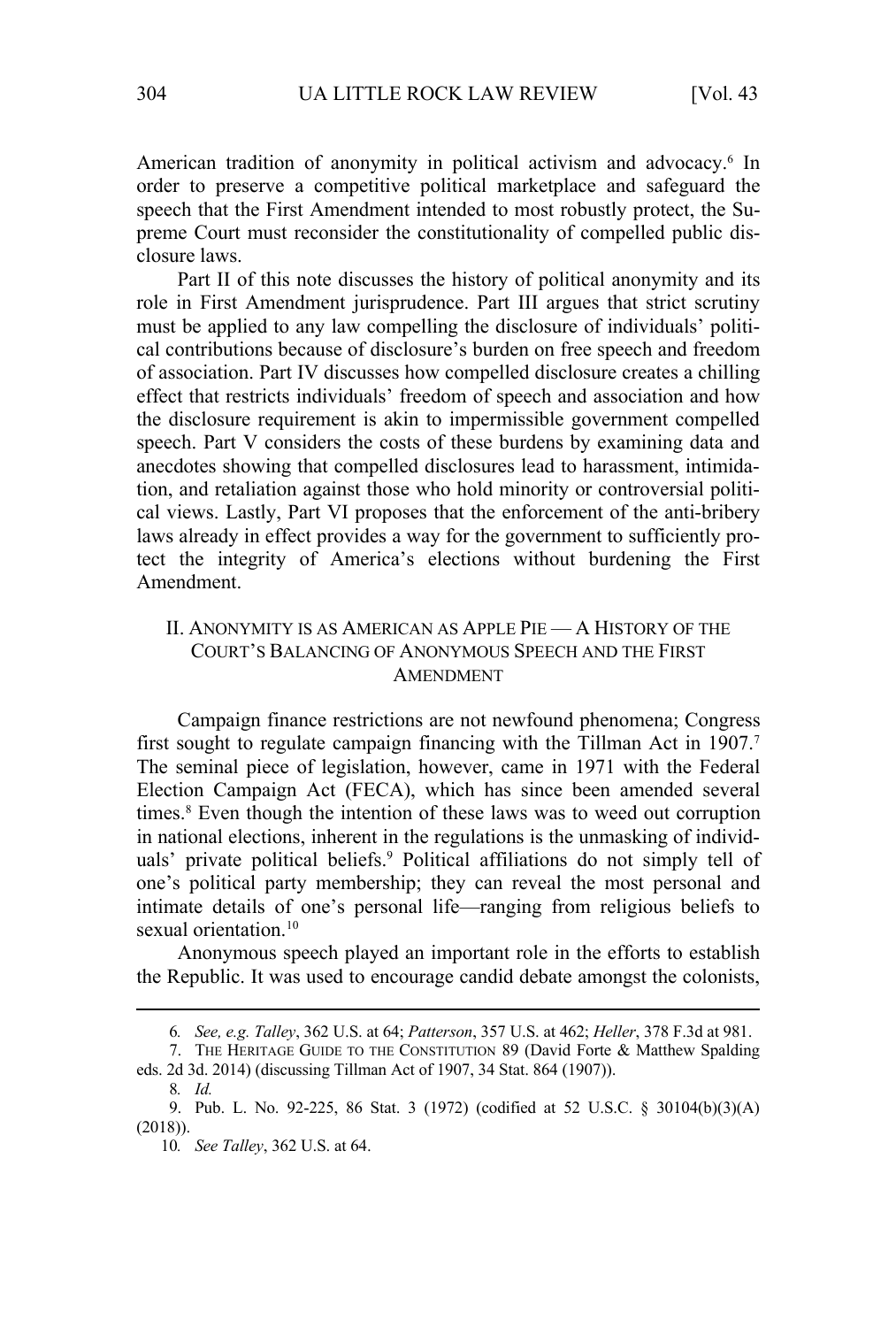as well as to protect those colonists' identities from the Crown.11 The Federalist Papers were published under a pseudonym, "Publius."12 Anonymous publications continued after the ratification of the Constitution, including efforts to defend and criticize certain aspects of the document.13 The Supreme Court had not considered a question of anonymous speech until *Lewis Publishing Co. v. Morgan during World War I.*<sup>14</sup> A newspaper's editors and shareholders wished to remain anonymous but also sought to qualify for a less costly type of postage to mail out the newspaper.15 The Court held that the government had an interest in unmasking the editors and shareholders of the newspaper, and that the unmasking was "incidental" to the newspaper gaining the special second-class postage status.16 In vindicating an effort by the state to mimic the tactics of King George III against the colonies, the Court established in *Lewis Publishing Co.* that it was permissible for the government to require citizens to bargain away their First Amendment rights in order to receive certain benefits.<sup>17</sup>

Over forty years later, the Court considered anonymity and disclosure of political identity in *United States v. Harriss*, in which it upheld a law requiring lobbyists to register with the government before becoming involved with any political efforts.<sup>18</sup> The Court acknowledged that "as a practical matter . . . [the statute acts] as a deterrent to [unincluded lobbyists] exercis[ing] [their] First Amendment rights," but the Court also found that the restriction was "too remote [from an individual's rights] to require striking down [the] statute."19 Consequently, the Court once again favored the government when balancing the government's interests with citizens' fundamental rights, and the prospect of preserving political anonymity that the Founders sought to protect in the First Amendment appeared to be a long lost hope.<sup>20</sup>

- 18. 347 U.S. 612, 625 (1954).
- 19*. Id.* at 626.

<sup>11</sup>*. See, e.g.*, Victoria Smith Ekstrand & Cassandra Imfeld Jeyaram, *Our Founding Anonymity: Speech During the Constitutional Debate*, 28 AM. JOURNALISM 35, 53 (2011) (discussing how the founders' efforts would have been substantially inhibited in their efforts without the safeguard of anonymity).

<sup>12.</sup> Chesa Boudin, Note, *Publius and the Petition:* Doe v. Reed *and the History of Anonymous Speech*, 120 YALE L.J. 2140, 2153 (2011).

<sup>13</sup>*. See generally* George H. Carr, *Application of the U.S. Supreme Court Doctrine to Anonymity in the Networld,* 44 CLEV. ST. L. REV. 524 (1996).

<sup>14</sup>*. See* 229 U.S. 288 (1913).

<sup>15</sup>*. Id*. at 304.

<sup>16</sup>*. Id*. at 315.

<sup>17</sup>*. See id*.

<sup>20.</sup> Buckley v. Valeo, 424 U.S. 1, 14 (1976) (explaining that "there is practically universal agreement that a major purpose of [the First Amendment] was to protect the free discussion of governmental affairs.") (quoting Mills v. Alabama, 384 U.S. 214, 218 (1966)).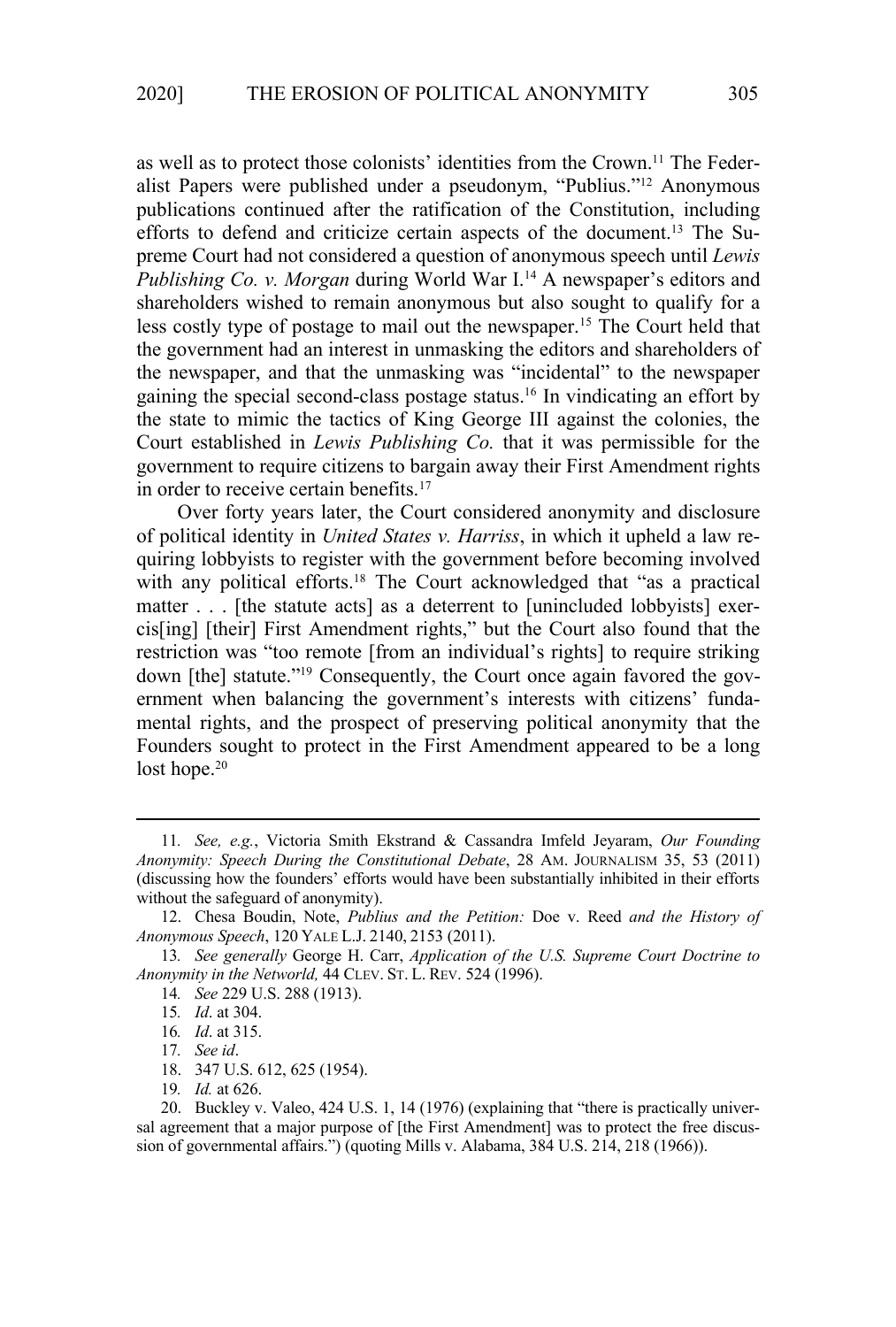However, the Court vindicated the First Amendment's protection of political anonymity in *NAACP v. Ala. ex rel. Patterson*. 21 There, the State of Alabama attempted to compel the National Association for the Advancement of Colored People (NAACP) to disclose its membership lists before it could qualify under the state's business corporation laws.<sup>22</sup> In a unanimous opinion, the Court struck down the law and held that "compelled disclosure of affiliation with groups engaged in advocacy may constitute [an] effective . . . restraint on freedom of association."23 This foundational case recognized that compelled disclosure of political affiliation violates the First Amendment's protection of freedom of association.<sup>24</sup> The Court considered this issue again two years later and, relying heavily on the reasoning of *Patterson*, reiterated that compelled disclosure of political affiliation is unconstitutional.25

When the Supreme Court struck down a statute that required the names and addresses of authors to be printed on any political handbills distributed in the town in *Talley v. California*, it was the first time the Court acknowledged the close relationship between anonymity and freedom of speech.<sup>26</sup> Writing for the majority, Justice Black noted that "there are times and circumstances when States may not compel members of groups engaged in the dissemination of ideas to be publicly identified . . . [because] identification and fear of reprisal might deter perfectly peaceful discussions of public matters of importance."27 The Court's reasoning in *Talley* laid the foundation for subsequent cases that challenged laws for being excessively burdensome on freedom of association.28 These subsequent cases almost exclusively involved political speech and association and proved prescient by noting the consequences of individuals' private political affiliations.<sup>29</sup>

As the Supreme Court continued to expand the protections afforded under the First Amendment, it was not long before campaign finance laws

<sup>21. 357</sup> U.S. at 466.

<sup>22</sup>*. Patterson*, 357 U.S. at 451.

<sup>23</sup>*. Id.* at 462.

<sup>24</sup>*. See id.*

<sup>25.</sup> Bates v. City of Little Rock, 361 U.S. 516, 523 (1960).

<sup>26.</sup> Talley v. California, 362 U.S. 60, 65 (1960).

<sup>27</sup>*. Id.*

<sup>28</sup>*. See, e.g.,* Communist Party of U.S. v. Subversive Activities Control Bd., 367 U.S. 1, 70 (1961); Louisiana ex rel. Gremillion v. NAACP, 366 U.S. 293, 297 (1961); Plante v. Gonzalez, 575 F.2d 1119, 1132 (5th Cir. 1978); Donohoe v. Duling, 465 F.2d 196, 205 n. 2 (4th Cir. 1972) (Winter, J., dissenting); Am. Civil Liberties Union of New Jersey v. New Jersey Election Law Enforcement Comm'n, 509 F. Supp. 1123, 1126 (D.N.J. 1981).

<sup>29.</sup> James Bopp, Jr. & Josiah Neeley, *How Not to Reform Judicial Elections: Davis, White, and the Future of Judicial Campaign Financing*, 86 DENV. U. L. REV. 195, 218–19 (2008).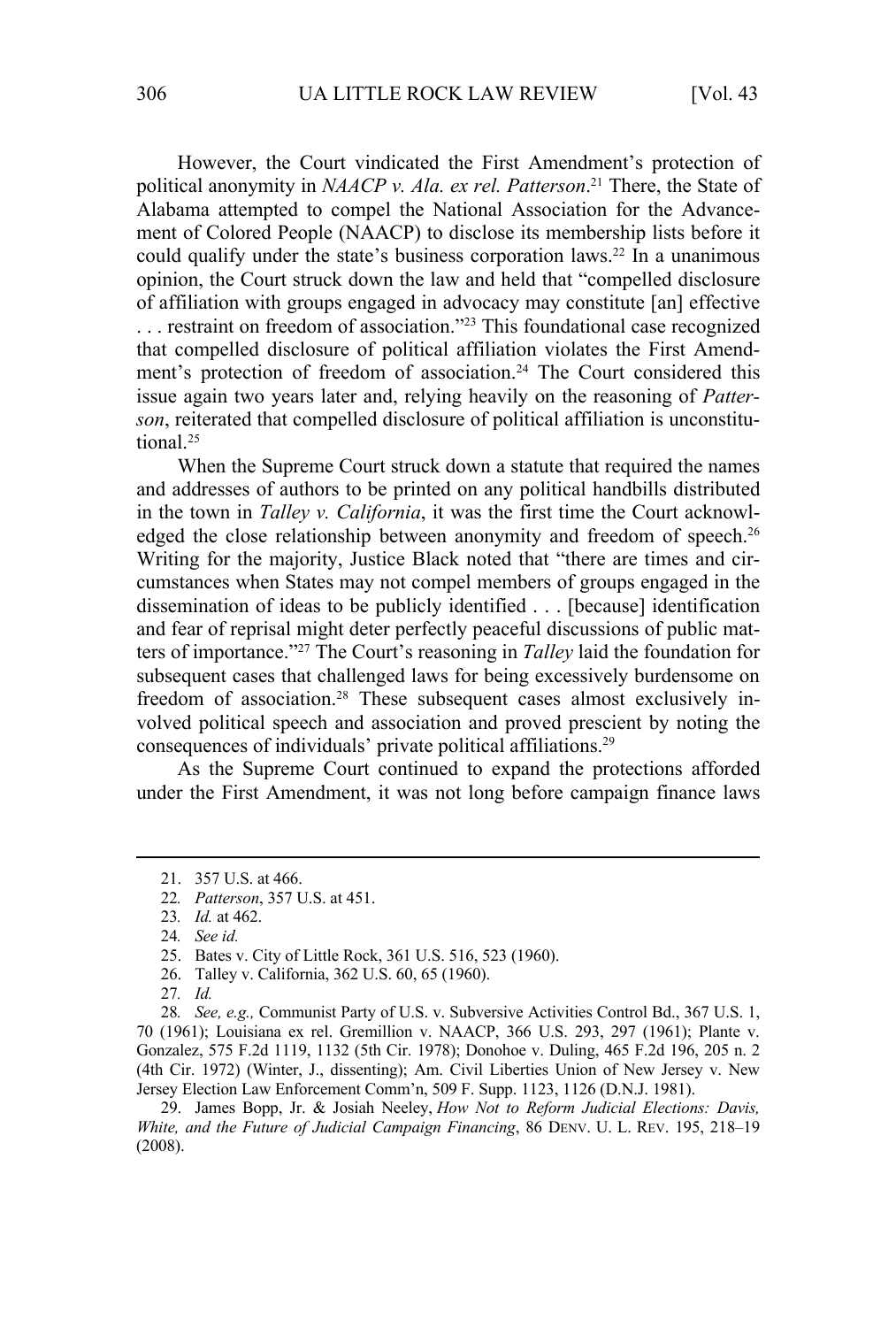were subjected to similar challenges.30 In *Buckley v. Valeo*, the plaintiffs challenged a federal law regulating both anonymity in campaign donations and contribution limits.31 It challenged, *inter alia,* the Federal Election Campaign Act's requirement that a candidate disclose the identity of any person who donates \$100 or more to his or her campaign.<sup>32</sup> The Court conceded that the requirement was a serious inhibition on the freedom of speech: "[w]e are not unmindful that the damage done by disclosure of the associational interests of the minor parties and their members and to supporters of independents could be significant."<sup>33</sup> However, the Court upheld the law by finding a compelling government interest in preventing corruption or the appearance of it,<sup>34</sup> despite conceding that "[t]here could well be a case . . . where the threat to the exercise of the First Amendment is so serious [that] the state interest furthered by disclosure [is] so insubstantial that the [disclosure] requirement cannot be constitutionally applied."35 This left the door open for further challenges of compelled disclosure laws.

The next challenge came in *McIntyre v. Ohio Election Commission*, 36 and its holding solidified the protection of anonymous speech in First Amendment jurisprudence.37 The plaintiff in *McIntyre* challenged an Ohio statute that prohibited the distribution of anonymous campaign literature advocating for the election or defeat of any candidate or the adoption or defeat of any particular issue.<sup>38</sup> Violators were fined \$100.<sup>39</sup> In a 7-2 opinion, the Court found the Ohio statute unconstitutional, holding that the ability to speak anonymously is an important aspect of political advocacy because a person's decision whether or not to engage in political speech "may be motivated by fear of economic or official retaliation, by concern about social ostracism, or merely by a desire to preserve as much of one's privacy

<sup>30.</sup> If the Court was willing to grant free speech protections to pornography, it should be willing to recognize that political speech, which is at the heart of the First Amendment, deserves similar robust protections. *See* McConnell v. Federal Election Comm'n, 540 U.S. 93, 248 (2003) (Scalia, J., concurring in part) ("Who could have imagined that the same Court which, within the past four years, has sternly disapproved of restrictions upon such inconsequential forms of expression as virtual child pornography . . . would smile with favor upon a law that cuts to the heart of what the First Amendment is meant to protect.").

<sup>31. 424</sup> U.S. 1, 6–7 (1976).

<sup>32</sup>*. Id.* at 74–76.

<sup>33</sup>*. Id.* at 71 (internal citations omitted).

<sup>34</sup>*. Id*. at 69–70.

<sup>35</sup>*. Id.*

<sup>36. 514</sup> U.S. 334 (1995).

<sup>37.</sup> Jason Shepard & Genelle Belmas, *Anonymity, Disclosure and First Amendment Balancing in the Internet Era: Developments in Libel, Copyright, and Election Speech*, 15 YALE J.L. & TECH. 92, 103 (Winter 2012-2013).

<sup>38</sup>*. McIntyre*, 514 U.S. at 338 n. 3.

<sup>39</sup>*. Id*.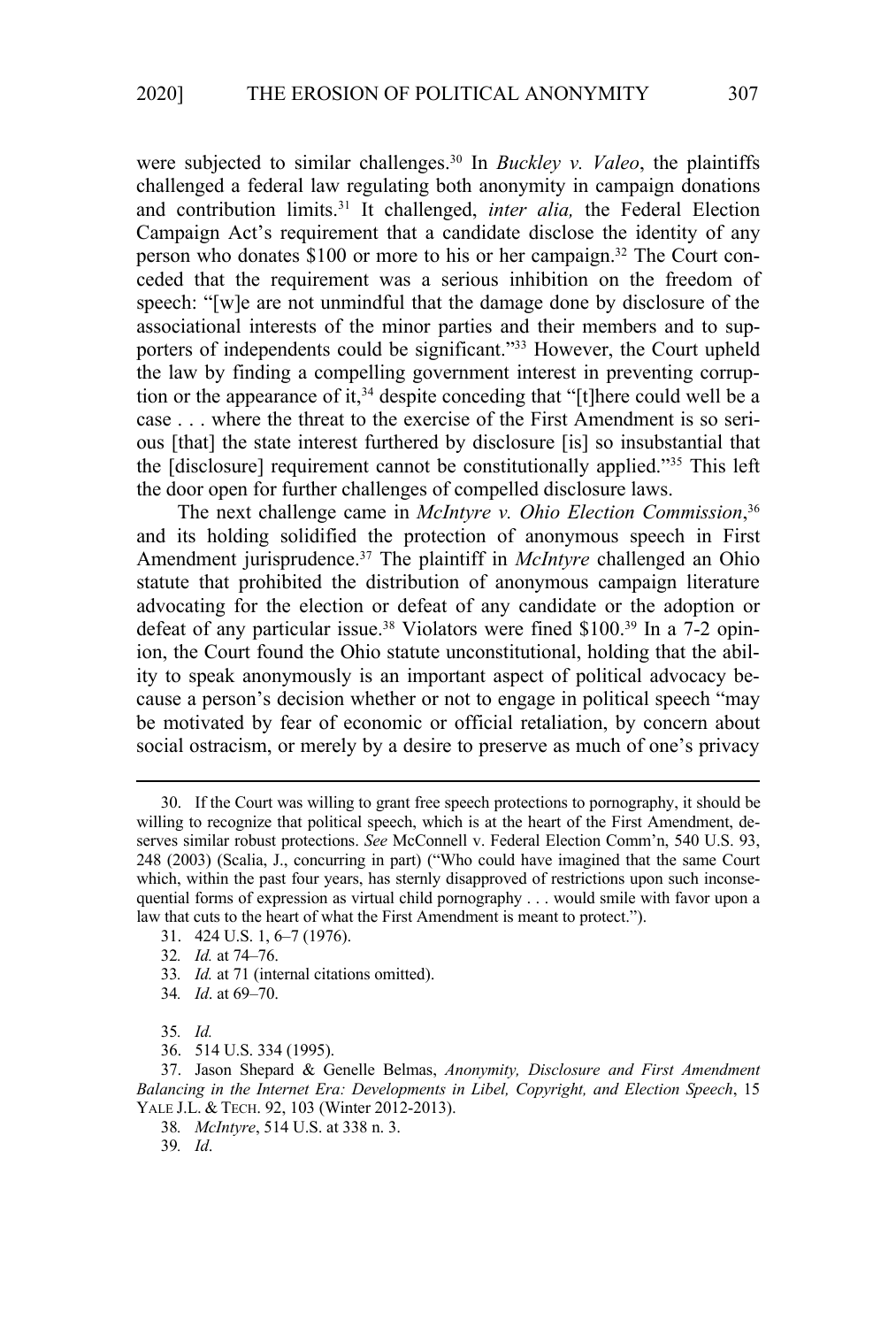as possible."40 Disclosing individuals' associations can contribute to pervasive instances of political harassment and threats, and protecting Americans from involuntary disclosure of their political affiliations is the only way to guard against that.<sup>41</sup> When balancing the interest of the government with the fundamental rights of the citizenry, a greater weight must be afforded "to the value of the free speech than the dangers of its misuse."<sup>42</sup>

Nevertheless, when faced with an issue implicating similar interests in *Doe v. Reed*, the Supreme Court declined to extend its reasoning in *McIntyre* to a Washington law requiring the disclosure of identifying information for those signing direct referendum petitions.43 In *Doe*, the court held that the state had a sufficient interest in preventing fraud and discarding invalid signatures, finding specifically that disclosure "helps prevent certain types of petition fraud otherwise difficult to detect, such as outright forgery and 'bait and switch' fraud, in which an individual signs the petition based on a misrepresentation of the underlying issue."44 In his dissent, Justice Thomas explained how "the Washington Public Records Act severely burdens [First Amendment] rights and chills citizens' participation in the referendum process."45 He decries the majority's reasoning as a departure from the precedent set in previous decisions holding that anonymity is paramount in the political process.46 However, the majority was unpersuaded and found that the state had a compelling interest to disclose the identities of individuals who signed the direct referendum petitions, distinguishing, in part, a direct referendum from other aspects of the electoral process.<sup>47</sup>

*Citizens United v. Federal Election Commission* has recently become the focus for those both opposed to and in favor of lesser restrictions in campaign finance.<sup>48</sup> In *Citizens United*, the Court tackled the question of whether individuals organized and acting in groups are afforded the same First Amendment protections as an individual contributing to a political cause by himself.49 Analyzing the history and importance of individuals organizing to advocate for certain positions, the Court recognized "that independent expenditures, including those made by corporations, do not give rise to corruption or the appearance of corruption."50 In its holding, the ma-

- 44*. Id*. at 198–99.
- 45*. Id*. at 229 (Thomas, J., dissenting).
- 46*. Id.* at 232.

47*. Id.* at 198–99, 201 (accepting the state's argument that weeding out potential fraud was a compelling interest sufficient to burden the plaintiffs' First Amendment rights).

48. 558 U.S. 310 (2010).

49*. Id*. at 319.

50*. Id*. at 357.

<sup>40</sup>*. Id*. at 341–42.

<sup>41</sup>*. Id*. at 357 ("Anonymity is a shield from tyranny of the majority.").

<sup>42</sup>*. Id.* 

<sup>43. 561</sup> U.S. 186, 200–01 (2010).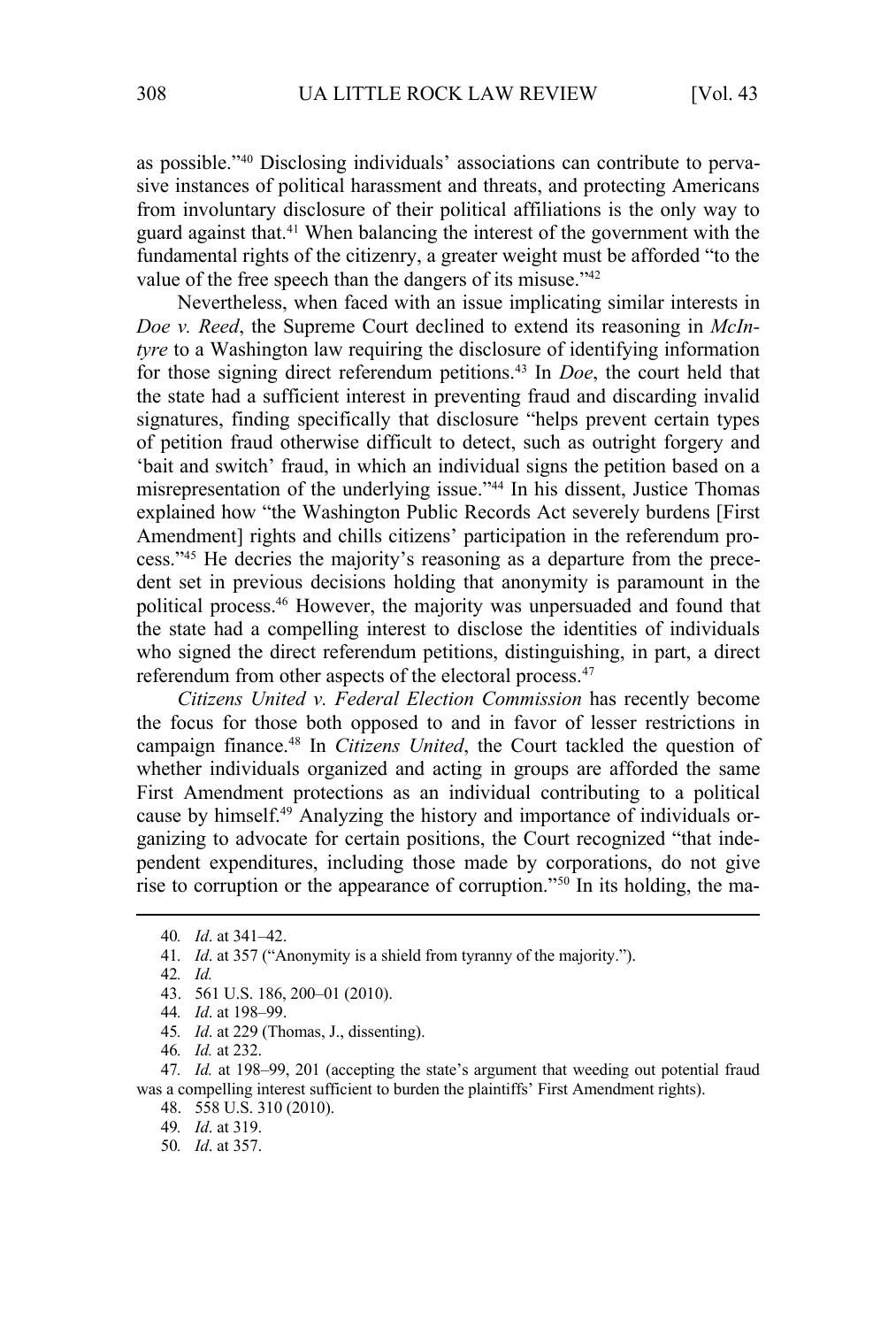jority discussed the unlikelihood that individual political donations contribute to a rampant pervasiveness of fraudulent electioneering or corruption the *sine qua non* of the argument by those defending compelled disclosure laws.<sup>51</sup> Absent this compelling governmental interest, which the Court cited in previous cases as the dispositive reason for upholding other restrictions on political contributions, further challenges to these laws should no longer fail on the specious claims of limiting nefarious political influence.<sup>52</sup>

### III. CONSTITUTIONAL CONSIDERATIONS

Laws that impose cavalier regulations and restrictions on campaign contributions unquestionably burden the First Amendment rights of free speech and freedom of association.<sup>53</sup> Strict scrutiny applies to laws that burden "core political speech."54 Exacting scrutiny, sometimes referenced in First Amendment cases, effectively operates as strict scrutiny.<sup>55</sup> For a law burdening political contributions to withstand a challenge, it "must advance a sufficiently important state interest and employ means closely drawn to avoid unnecessary abridgment of First Amendment freedoms."56

A. Courts Must Apply Strict Scrutiny When Analyzing Compelled Disclosure Laws

Allegations of corruption are repeatedly cited as the primary need for the individual disclosure requirement.57 The Supreme Court has recognized

53. McCutcheon v. FEC, 572 U.S. 185, 196–97 (2014).

55. First Nat. Bank v. Bellotti, 435 U.S. 765, 786 (1978).

56. Free & Fair Election Fund v. Mo. Ethics Comm'n, 903 F.3d 759, 763 (8th Cir. 2018). As compared to the traditional strict scrutiny test that requires that a statute be narrowly tailored to serve a compelling state interest to overcome a First Amendment challenge. *See, e.g.,* Republican Party of Minn. v. White, 536 U.S. 765, 765 (2002).

57. Jennifer A. Heerwig & Katherine Shaw, *Through a Glass, Darkly: The Rhetoric and Reality of Campaign Finance Disclosure*, 102 Geo. L.J. 1443, 1466–70 (2014).

<sup>51</sup>*. See id.*

<sup>52</sup>*. See, e.g.*, Buckley v. Valeo, 424 U.S. 1, 71 (1976); *see also Citizens United*, 558 U.S. at 480 (Thomas, J., dissenting in part) in which Justice Thomas stated in part that:

Congress may not abridge the right to anonymous speech based on the simple interest in providing voters with additional relevant information. In continuing to hold otherwise, the Court misapprehends the import of recent events that some *amici* describe in which donors to certain causes were blacklisted, threatened, or otherwise targeted for retaliation. (internal quotations and citations omitted).

<sup>54.</sup> McIntyre, 514 U.S. at 347 ("When a law burdens core political speech, we apply exacting scrutiny, and we uphold the restriction only if it is narrowly tailored to serve an overriding state interest.") (internal quotations omitted).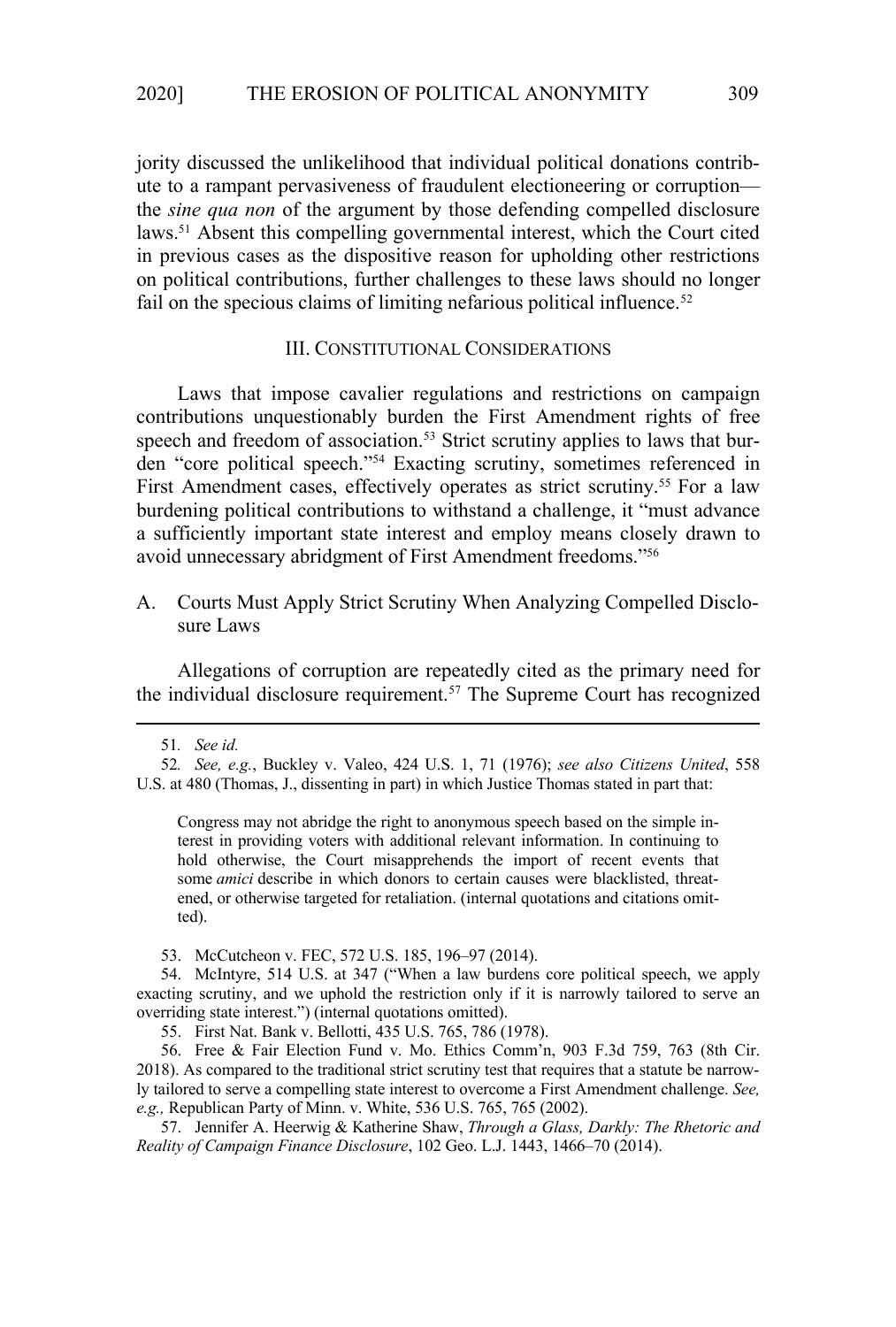that preventing the corruption, or the appearance of it, is the only state interest that can support a limitation on campaign contributions.<sup>58</sup> To justify the burden on First Amendment rights that disclosure requirements create, the government must demonstrate a substantial risk that campaign contributions give rise to the "direct exchange of an official act for money" or the appearance of such.<sup>59</sup> However, any evidence reflecting the pervasiveness of such corruption is wanting. Not only that, there is no empirical or anecdotal suggestion otherwise that these types of disclosure requirements would quell such corruption if it was in fact reality.<sup>60</sup> Mere conjecture that a possibility of corruption exists is insufficient to justify a law burdening the First Amendment.<sup>61</sup> Actual evidence of corruption is required because mere "[r]eliance on a generic favoritism or influence theory . . . is at odds with standard First Amendment analyses because it is unbounded and susceptible to no limiting principle."62

Often, proponents of campaign finance reform claim that *Buckley* affords the government the prerogative to impose whatever restrictions may be necessary if it can articulate an interest in preventing corruption.<sup>63</sup> However, *Buckley* is no example to cite in favor of onerous campaign finance restrictions—it actually struck down a majority of the restrictions challenged in that case as violative of the First Amendment.<sup>64</sup> Even if the government could demonstrate a substantial risk of *quid pro quo* corruption, or the appearance of *quid pro quo* corruption resulting from contributions made to political campaigns, the involuntary public disclosure of an individual's political affiliations is not narrowly tailored enough to avoid unnecessary abridgment of First Amendment freedoms.<sup>65</sup>

To the chagrin of some supporters of campaign finance restrictions, the issue is not split along traditional liberal or conservative lines as demonstrated by *Buckley* where two of the plaintiffs, Senator James L. Buckley

64. Buckley v. Valeo, 424 U.S. 1, 39–59, 143 (1976). The case struck down provisions that limited expenditures by candidates on their own behalf, that limited total expenditures in various campaigns, and that limited the amount that any individual could spend, independently of, but relative to, a candidate. *Id*. at 143.

65. Doe v. Reed, 561 U.S. 186, 246–37 (2010) (Thomas, J., dissenting) (explaining that Washington's disclosure laws are not narrowly tailored because of less restrictive means that were in place to achieve the same ends).

<sup>58.</sup> McCutcheon, 572 U.S. at 192 (citing Davis v. FEC, 554 U.S. 724, 741 (2008)); *see also* FEC v. National Conservative Political Action Comm., 470 U.S. 480, 496-97 (1985)).

<sup>59.</sup> McCutcheon, 572 U.S. at 192; *see also* Free & Fair Election Fund, 903 F.3d at 764.

<sup>60</sup>*. See* Jeffery Milyo, *Do Campaign Contributions Corrupt Politics?*, INDEPENDENT INSTITUTE (Oct. 25, 1999), https://www.independent.org/news/article.asp?id=448 (suggesting that lobbying efforts persuade politicians far more than campaign donations do).

<sup>61.</sup> Nixon v. Shrink Mo. Gov't PAC, 528 U.S. 377, 392 (2000).

<sup>62.</sup> Citizens United v. FEC, 558 U.S. 310, 359 (2010).

<sup>63</sup>*. See, e.g.,* Brief for Respondent at 37–38, Citizens United v. FEC, 558 U.S. 310 (2010) (No. 08-205).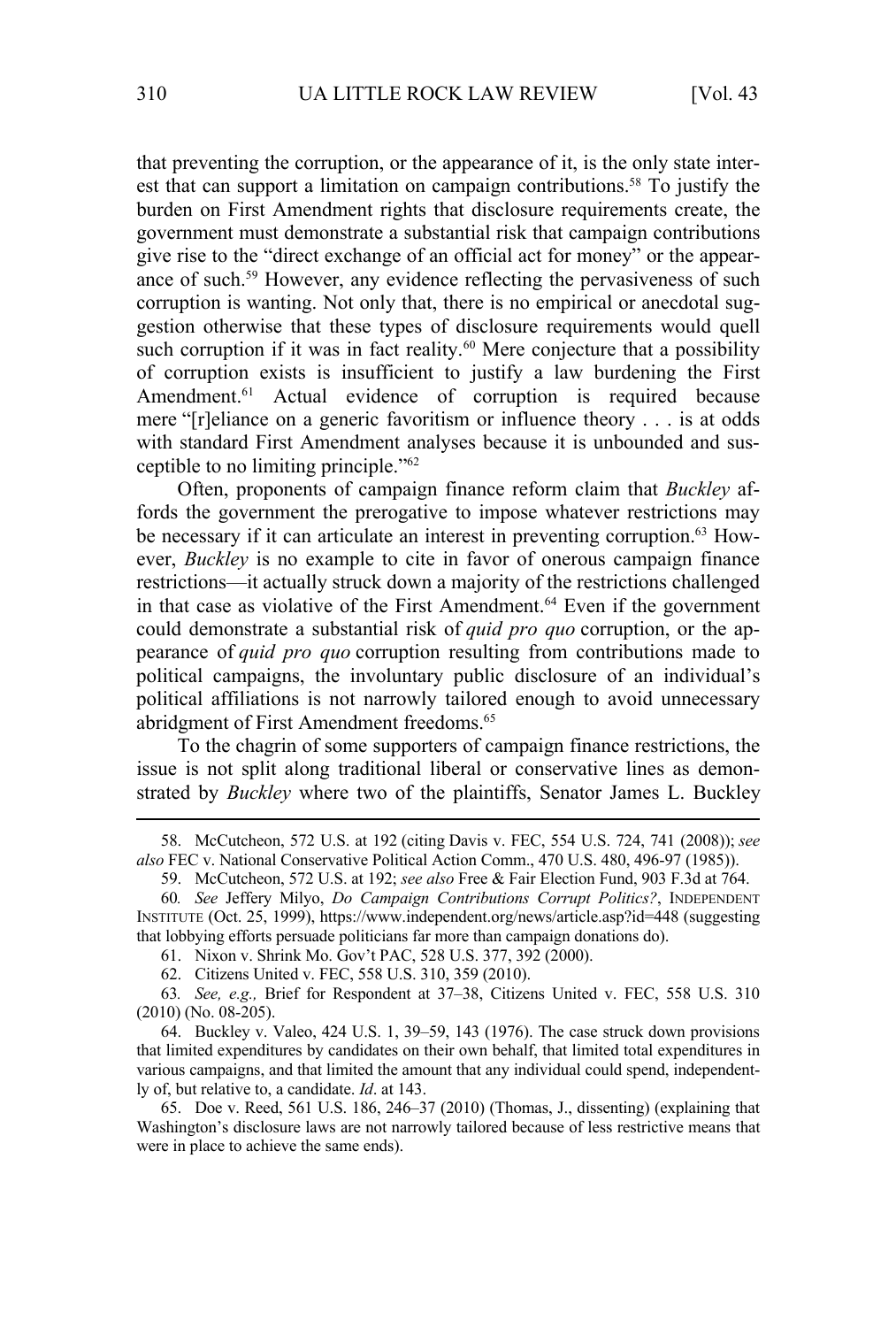and Senator Eugene McCarthy, represented both major political parties.<sup>66</sup> Both Buckley and McCarthy were able to run successful campaigns as underdog politicians challenging incumbents only because of the support of well-funded donors.<sup>67</sup> Accordingly, they saw the 1974 amendments to FECA as an attempt by Congress to protect incumbents, not to curb corruption in federal elections.68 As Senator—and now Judge—Buckley discussed in his book, *Saving Congress From Itself*, "[i]ncumbents enjoy enormous advantages over challengers," and for there to be a healthy democracy, there needs to be competition in the political marketplace, which can only be accomplished by having enough capital to run a campaign.<sup>69</sup> They saw FECA as covert way to protect incumbent politicians under the guise of preserving electoral integrity.70

Even though there is bipartisan support of FECA—including its compelled disclosure requirements—opposition to it also crosses party lines. Senator Buckley claims the best protection against corruption that may stem from heightened or limitless contribution limits is the compelled disclosure requirement; yet, he recognizes that the disclosure law as written sets the minimum amount far too low and impermissibly burdens the electorate's First Amendment freedoms.<sup>71</sup> Furthermore, Justice Scalia famously claimed, in an interview after *Citizens United*, that any concerns over corporate contributions should be quelled, or at least mitigated, because of the compelled disclosure requirement.<sup>72</sup> However, as this note will show, a law that is burdensome on the First Amendment cannot withstand judicial scrutiny just because it may be a prudent policy choice or enjoys bipartisan support.<sup>73</sup>

When it comes to the First Amendment, the fit of the regulation is of utmost importance—regardless of whether a law is subject to strict or mere-

<sup>66.</sup> Hon. James L. Buckley, SAVING CONGRESS FROM ITSELF 72–73 (2014). Senator Buckley was the first third-party candidate to be elected to the Senate in forty years, and Senator McCarthy challenged Lyndon Johnson in the 1968 Democratic presidential primary, causing the incumbent president to withdraw from the race—both of whom only acquired the means to do so by committed individual donors. *Id.*

<sup>67</sup>*. Id*.

<sup>68</sup>*. See id*. at 73.

<sup>69</sup>*. Id*.

<sup>70</sup>*. See id*.

<sup>71</sup>*. Id*. at 75–77.

<sup>72.</sup> Interview with Antonin Scalia, Assoc. Justice, Supreme Court of the United States, in Washington, D.C. (July 19, 2012) [hereinafter Scalia Interview].

<sup>73</sup>*. See, e.g.*, Satellite Broad. and Commc'ns Ass'n v. FCC., 275 F.3d 337, 356 (4th Cir. 2001) ("If a regulation places even incidental burdens on speech without yielding some genuine benefit, it must be struck down."); Morrill v. Weaver, 224 F. Supp. 2d 882, 900 (E.D. Pa. 2002)

<sup>(</sup>If a law "unconstitutionally burdens core First Amendment expression and association . . . it must be struck down.").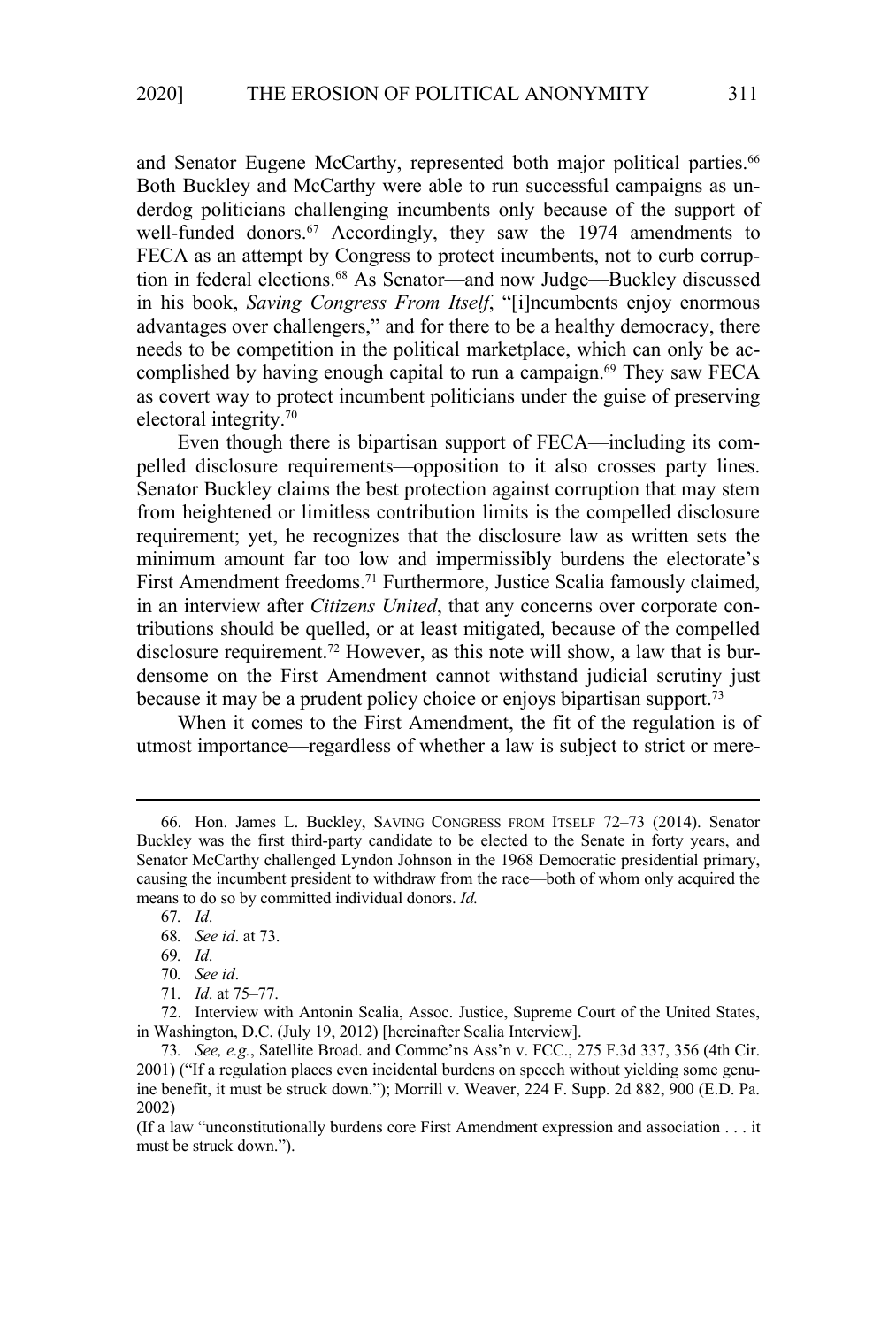ly exacting scrutiny.74 Laws limiting campaign contributions must therefore employ means "narrowly tailored to achieve the desired objective."<sup>75</sup> FECA's compelled disclosure, however, inhibits far more expressive conduct than necessary for any conceivable corruption-fighting purpose.<sup>76</sup> Because the Supreme Court has rejected the argument that the mere speculation that corruption may occur is a sufficient interest to uphold a law that treads upon First Amendment rights, the proffered concerns of potential corruption are too attenuated to justify this type of burden. $77$ 

Voter's privacy has long been recognized as a fundamental aspect of Americans' exercising their right to vote.<sup>78</sup>k"[T]he respected tradition of anonymity in the advocacy of political causes . . . is best exemplified by the [use of the] secret ballot . . . to vote one's conscience without fear of retaliation."<sup>79</sup>*/Even though a donation is not a vote, the two are so closely related* that revealing one would be tantamount to revealing the other; when one donates to a politician, it is almost certain that a vote for that politician will follow.80

B. Compelled Disclosure of One's Political Affiliations Is Akin to Unconstitutional Compelled Speech

The government may not force individuals to espouse a certain viewpoint or idea.<sup>81</sup> Inherent in the First Amendment's protection of the freedom of speech is the right for the individual to voluntarily choose what to say and how he says it without government force or fear of the government criminal-

77. McCutcheon, 572 U.S. at 218 ("This sort of speculation, however, cannot justify the substantial intrusion on First Amendment rights at issue in this case."); Free & Fair Election Fund v. Mo. Ethics Comm'n, 903 F.3d 759, 764 (8th Cir. 2018) ("The transfer ban, however, does little, if anything, to further the objective of preventing corruption or the appearance of corruption. The Commission does not provide any real-world examples of circumvention along the lines of its hypothetical.") (internal quotations and citations omitted).

78. Burson v. Freeman, 504 U.S. 191, 206 (1992) ("[A]ll 50 states, together with numerous other Western democracies . . . [secure the right of] a secret ballot . . . in order to serve the . . . *compelling interest* [of] preventing . . . intimidation.") (emphasis added).

79. McIntyre v. Ohio Election Comm'n, 514 U.S. 334, 343 (1998).

80. Fred Bernstein, *An Online Peek at Your Politics*, N.Y. TIMES (Oct. 4, 2000), https://www.nytimes.com/2000/10/04/opinion/an-online-peek-at-your-politics.html.

81. Rumsfeld v. Forum for Acad. & Institutional Rights, Inc., 547 U.S. 47, 61 (2006).

<sup>74.</sup> McCutcheon v. FEC, 572 U.S. 185, 218 (2014).

<sup>75</sup>*. Id.* (quoting Bd. of Trustees of State Univ. of N.Y. v. Fox*,* 492 U.S. 469, 480 (1989)) (internal quotations omitted).

<sup>76</sup>*. See* 52 U.S.C. § 30104(b)(3)(A) (considering the evidence of the chilling effect that compelled disclosure has on protected political speech, statutes expressly preventing a *quid pro quo* exchange of money for a particular vote or policy position—e.g. federal anti-bribery laws—would be the appropriately narrowly tailored way to prevent the corruption that the compelled disclosure law claims to combat).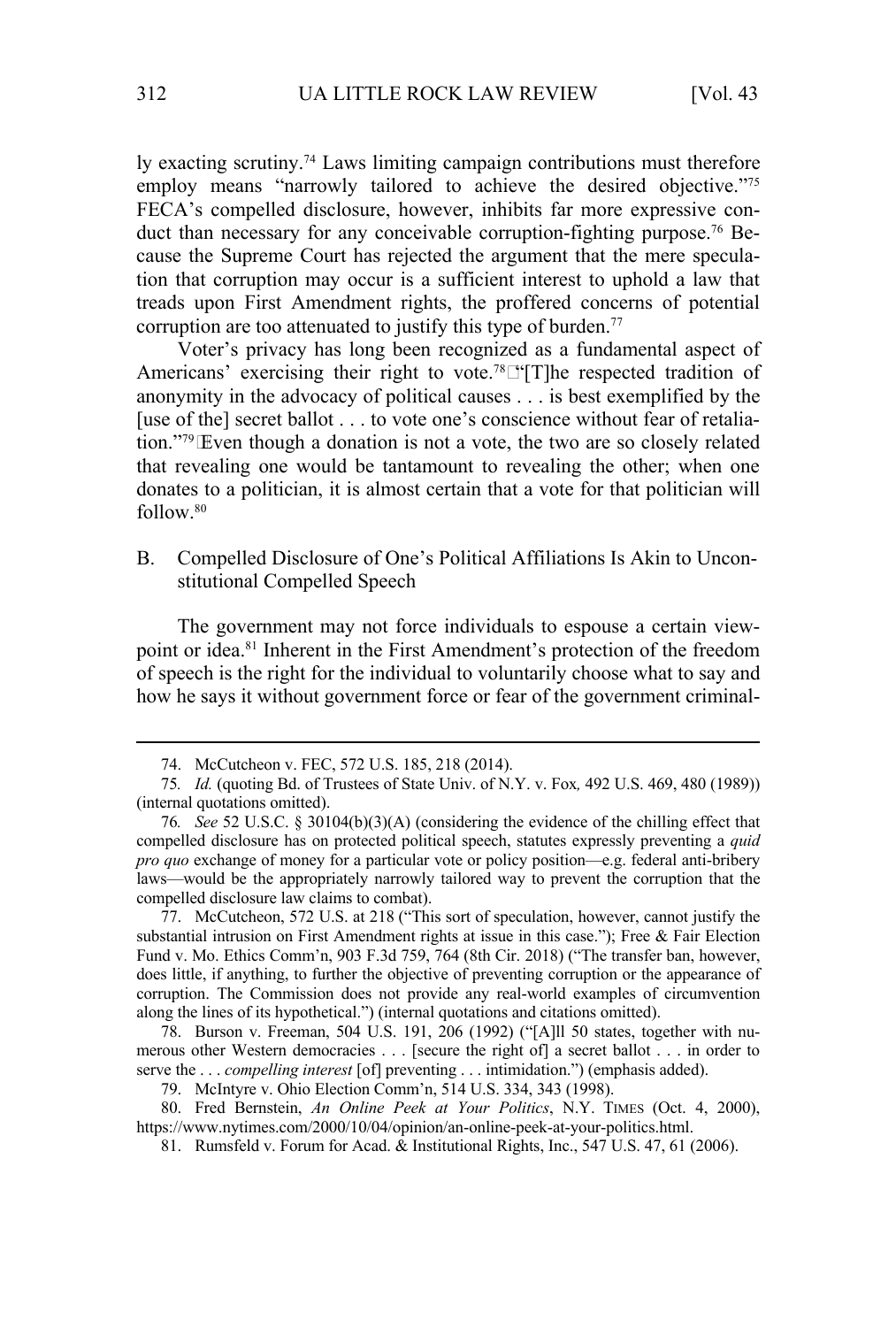izing that choice. $82$  Even in times of war, the First Amendment still prohibits the government from compelling individuals to publicly express a political viewpoint.83 When questions of compelled speech arise, the deciding factor is the voluntariness of the speech, not its sincerity.<sup>84</sup> Accordingly, when the government compels someone to publicly express an idea that he or she has no desire to reveal, it is impermissibly compelled speech.<sup>85</sup>

The government compels someone to speak publicly about his or her beliefs when it mandates the disclosure of political contributions, which "in itself . . . seriously infringe[s] on privacy of association and belief guaranteed by the First Amendment."<sup>86</sup> *k*There is no readily distinguishable characteristic between political donations and political membership: "the invasion of privacy of belief may be as great when the information sought concerns [political donations] as when it concerns the joining of organizations."<sup>87</sup> Compelling individuals to publicize their political affiliations forces them to engage in speech that may prove to be against their own interests. Noting the chilling effect that those disclosures may have on participation in the political process, courts have recognized the potential for harassment, intimidation, and retaliation that could stem from individuals having their priorpolitical affiliations examined and scrutinized.88

Compelled disclosure affords those who want to be involved in political activism with two options: submit to the publication of your political affiliations or do not participate in political speech at all.<sup>89</sup> This is all too similar to the monarchical license to speak imposed on the colonists by the Crown that the First Amendment intended to protect against.<sup>90</sup>*k*<sup>\*</sup>[T]he inter-

88*. See, e.g.,* DeGregory v. Att'y Gen. of N.H., 383 U.S. 825, 828–29 (1966) (holding that a professor could refuse to disclose political associations because the "realm of political and associational privacy protected by the First Amendment" was not overcome by a compelling state interest); Pleasant v. Lovell, 876 F.2d 787, 795 (10th Cir. 1989) (protecting from disclosure advocacy concerning modification to tax laws); FEC v. Machinists Non-Partisan Political League, 655 F.2d 380, 384, 388 (D.C. Cir. 1981) (protecting documents related to "political expression and association," including communications regarding decisions to support or oppose political candidates).

89*. See* 52 U.S.C. § 30104(b)(3)(a).

90. Talley v. California, 362 U.S. 60, 64–65 (1960) ("The obnoxious press licensing law of England, which was also enforced on the Colonies was due in part to the knowledge that exposure of the names of printers, writers and distributors would lessen the circulation of literature critical of the government. The old seditious libel cases in England show the

<sup>82.</sup> Wooley v. Maynard, 430 U.S. 705, 714 (1977).

<sup>83.</sup> West Virginia State Bd. of Educ. v. Barnette, 319 U.S. 624, 642 (1943) ("If there is any fixed star in our constitutional constellation, it is that no official, high or petty, can prescribe what shall be orthodox in politics, nationalism, religion, or other matters of opinion o*r force citizens to confess by word or act their faith therein*.") (emphasis added).

<sup>84</sup>*. Id* at 641–42.

<sup>85</sup>*. See id*.

<sup>86.</sup> Buckley v. Valeo, 424 U.S. 1, 64 (1976).

<sup>87</sup>*. Id*. at 66.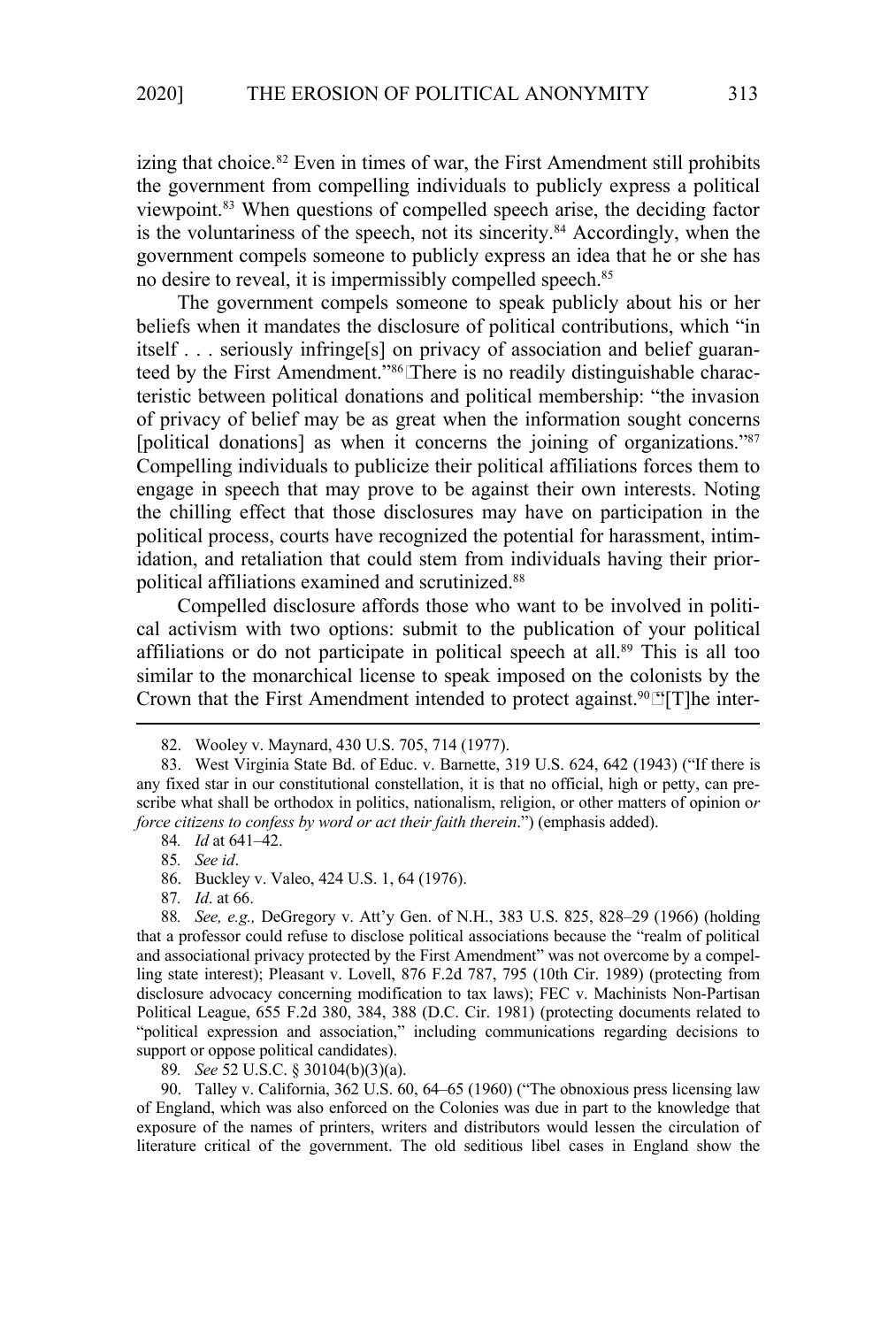est in having anonymous [political speech in] the marketplace of ideas unquestionably outweighs *any* public interest in requiring disclosure as a condition of entry," which suggests that any burden on political speech that leads to disclosure is unconstitutional on its face.<sup>91</sup>

#### IV. THE REALIZATION OF COSTS FROM COMPELLED DISCLOSURE

The Institute for Justice, a public interest law firm, conducted a study in 2007 to determine what the effect might be on an individual's decision to donate after being made aware of the disclosure requirements.<sup>92</sup> The study found that eighty percent of respondents supported the general idea of public disclosure for those who contribute to a political campaign.<sup>93</sup> However, upon respondents' learning that their names and addresses would be included in that information, support dropped to forty percent.<sup>94</sup> Only twenty-four percent supported employers' names being included in the disclosure.<sup>95</sup> Lastly, and most telling of the chilling effect that compelled disclosure creates, sixty percent of respondents said that they would think twice about donating to a political movement upon learning that they were compelled to disclose their names and addresses to the public.<sup>96</sup> Respondents cited various reasons for their desire not to have their political affiliations publicized, including fear of retaliation, which demonstrates that disclosure laws could potentially discourage more than half of the citizenry from becoming politically active.<sup>97</sup>

More recently, a study similarly found that sixty-two percent of Americans have political views that they are afraid to share.<sup>98</sup> Though Republicans make up the vast majority of individuals who feel the need to hide their po-

lengths to which government had to go to find out who was responsible for books that were obnoxious to the rulers . . . [causing the Founders to] frequently [have] to conceal their authorship or distribution of literature that easily could have brought down on them prosecutions by English-controlled courts.").

<sup>91.</sup> McIntyre v. Ohio Election Comm'n, 514 U.S. 334, 342 (1998) (emphasis added). Although the Court appears to limit this specific holding to literary works, its reasoning can equally apply to other forms of political speech.

<sup>92.</sup> Dick M. Carpenter II, *Disclosure Costs: Unintended Consequences of Campaign Finance Reform,* Institute for Justice (March, 2007), https://ij.org/wpcontent/uploads/2015/03/DisclosureCosts.pdf.

<sup>93</sup>*. Id*. at 7.

<sup>94</sup>*. Id*.

<sup>95</sup>*. Id*.

<sup>96</sup>*. Id*.

<sup>97</sup>*. Id* at 8.

<sup>98.</sup> Emily Ekins, *Poll: 62% of Americans Have Political Views They're Afraid to Share*, Cato Institute (July 22, 2020), https://www.cato.org/publications/survey-reports/poll-62 americans-say-they-have-political-views-theyre-afraid-share. In 2017, 58 percent of Americans had political views that they were afraid to share. *Id*.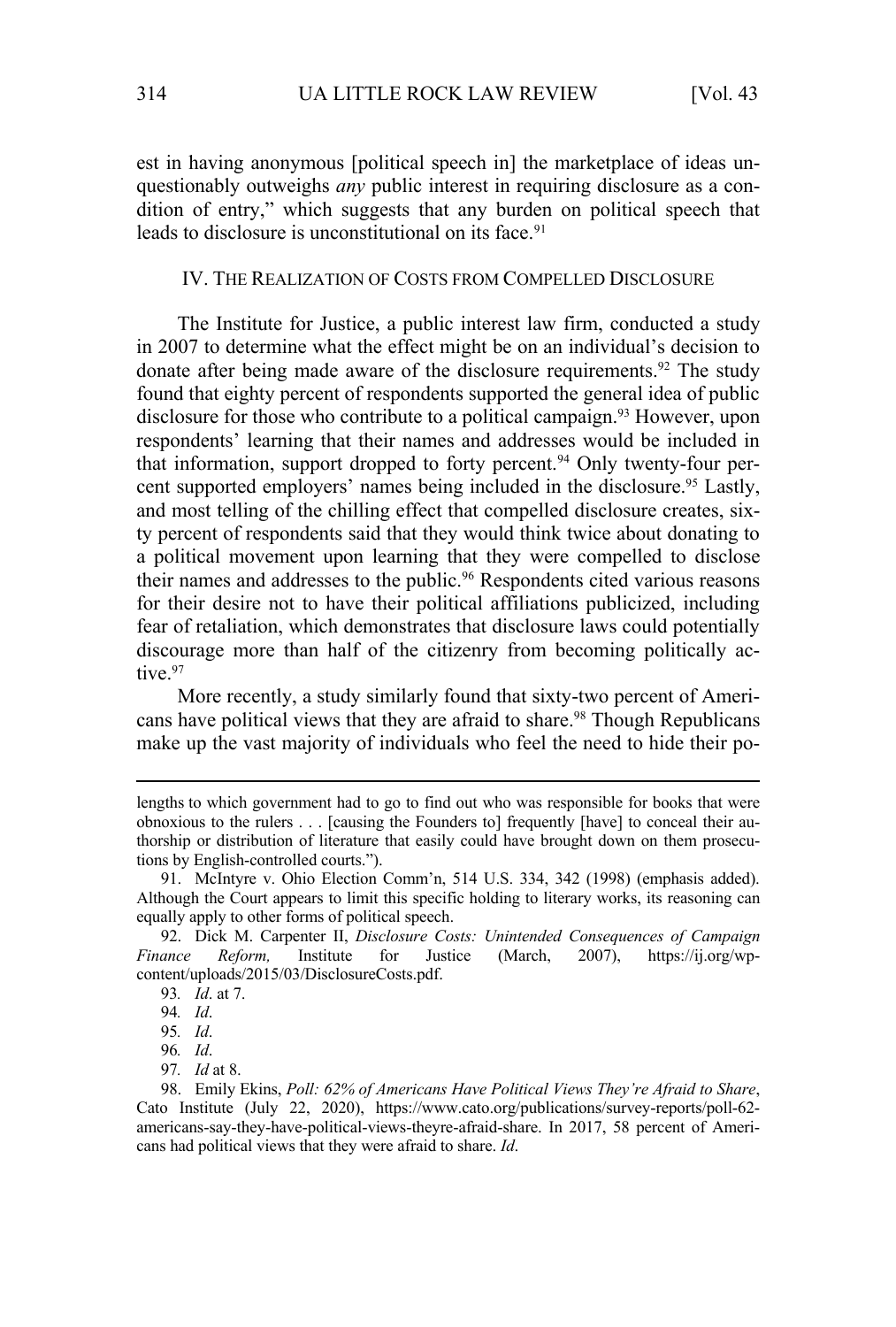litical views (seventy-seven percent), fifty-nine percent of independents and fifty-two percent of Democrats share this fear.<sup>99</sup> This creates a pervasive practice of self-censorship among Americans, which appears to be somewhat well-founded.<sup>100</sup> For example, the survey found that twenty-two percent of Americans would support firing a business executive who donates to Joe Biden's campaign, while thirty-one percent would support firing a business executive who donates to Donald Trump's campaign.<sup>101</sup> Among those who identify as "strong liberals," support for firing a business executive who donates to Trump increases to fifty percent, while thirty-six percent of "strong conservatives" would support similar retribution for a business executive who donates to Biden.102

As a result of what appears to be a growing trend of retaliation based on political affiliation, thirty-two percent of employed Americans fear that the revelation of their political opinions would result in either "missing out on career opportunities or losing their jobs."103 The study notes that this statistic is particularly worrisome "given that most personal campaign contributions to political candidates are public knowledge and can easily be found online."104 These concerns cross party lines: thirty-eight percent of Republicans, thirty-one percent of independents, and twenty-eight percent of Democrats feel that simply holding certain political opinions could negatively impact their careers.<sup>105</sup>*k* 

Although surveys like these cannot precisely reflect the actual consequences of such laws, real world examples of retaliation and harassment show that the survey revealing respondents' aversions to disclosure was not unsubstantiated.106 Take, for example, some of the most well-known instances of political unmasking over the last decade. Stop Huntington Animal Cruelty (SHAC) targeted Gigi Brienza, a donor to the John Edwards campaign in 2004, by releasing her name and address on a list of targets because of her employer's contract with Huntington Labs.107 The FBI—which was investigating the target list because the FBI considered SHAC to be "one of the most serious domestic terrorism threats" in 2005—confirmed that SHAC pulled Brienza's personal identifying information from the FEC's website.<sup>108</sup>

104. Ekins, *supra* note 98.

105*. Id*.

106*. See, e.g.*, McConnell v. FEC, 251 F. Supp. 2d. 176, 227–29 (D.D.C. 2003).

107. Gigi Brienza, *I Got Inspired. I Gave. Then I Got Scared.*, WASH. POST (July 1, 2007), https://www.washingtonpost.com/wpdyn/content/article/2007/06/29/AR200706290

2264.html.

108*. Id*.

<sup>99</sup>*. Id*.

<sup>100</sup>*. See id*.

<sup>101</sup>*. Id*.

<sup>102</sup>*. Id*.

<sup>103</sup>*. Id*.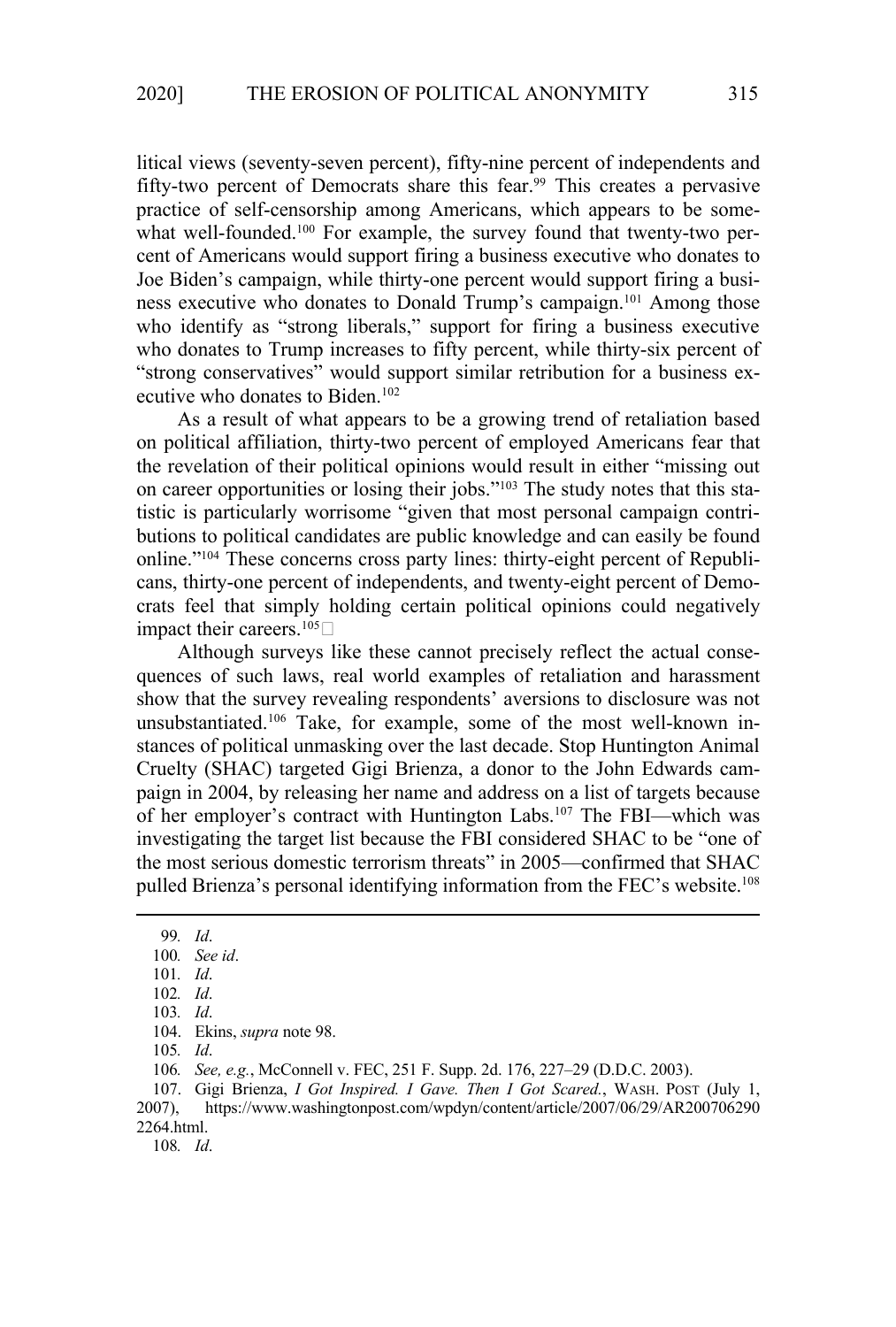During the campaign for Proposition 8 in California (a referendum legalizing gay marriage), state law required the disclosure of any individual donating over \$100 to the cause opposing the proposition, which consequently led to many supporters suffering "property damage, or threats of physical violence or death."109

Furthermore, a list of attendees of a fundraiser for President Trump in Hollywood was publicized in an attempt to make sure they are willing to be "publicly proud" of their support, and Representative Juaquin Castro's social media post of Trump donors in San Antonio resulted in those targeted having their businesses boycotted and families harassed.<sup>110</sup> Inherent in the compelled disclosure of political donations is the fact that donors are now open to retaliation for their private political beliefs. This *unwanted* release of information is made possible solely by the government's compilation and publication of their names coupled with their politics.<sup>111</sup> These examples are simply illustrative and not exhaustive of the retaliation and harassment that individuals face from public disclosure of political donations. This illustrative list, however, should be sufficient to convince a court of "a reasonable probability that the compelled disclosure of personal information will subject [all donors] to threats, harassment, or reprisals from either Government officials or private parties," which should lay a convincing foundation for prevailing in an effort to resist disclosure.<sup>112</sup>

Neither size nor popularity of a political movement should factor into its need for anonymity because "whether a group is popular or unpopular, the right of privacy implicit in the First Amendment creates an area into which the Government may not enter."<sup>113</sup> "Inviolability of privacy in group association may in many circumstances be indispensable to preservation of

<sup>109.</sup> Citizens United v. FEC, 558 U.S. 310, 481 (2010) (Thomas, J., concurring in part and dissenting in part).

<sup>110</sup>*. See, e.g.*, Caitlin O'Kane, *Debra Messing Demands Attendee List for Beverly Hills Trump Fundraiser, President Hits Back*, CBS NEWS (Sept. 2, 2019), https://www.cbsnews.com/news/trump-fundraiser-beverly-hills-debra-messing-demandsattendee-list-for-fundraiser-event-president-hits-back-today/; *see also* Michael Brice-Sadler & Alex Horton, *Joaquin Castro Tweeted the Names of Top Trump Donors. Republicans Say it will Encourage Violence.,* WASH. POST (Aug. 7, 2019), https://www.washingtonpost.com/ politics/2019/08/07/joaquin-castro-tweeted-names-top-trump-donors-republicans-say-it-willincite-violence/.

<sup>111</sup>*. See* 52 U.S.C. § 30104(b)(3)(A) (2018). Though many individuals are fully content with publicly exclaiming their political affiliations, the unconstitutional chilling effect of disclosure concerns those who do not want their political opinions publicly known. Thus, public dissemination of private political affiliations is solely a result of the compelled disclosure law if someone chooses not to reveal his or her affiliations otherwise. *See* 52 U.S.C. § 30104(b)(3)(A).

<sup>112.</sup> Doe v. Reed, 561 U.S. 186, 200 (2010) (internal quotations and alterations omitted).

<sup>113.</sup> Gibson v. Fla. Legis. Investigation Comm'n, 372 U.S. 539, 570 (1963) (Douglas, J., concurring).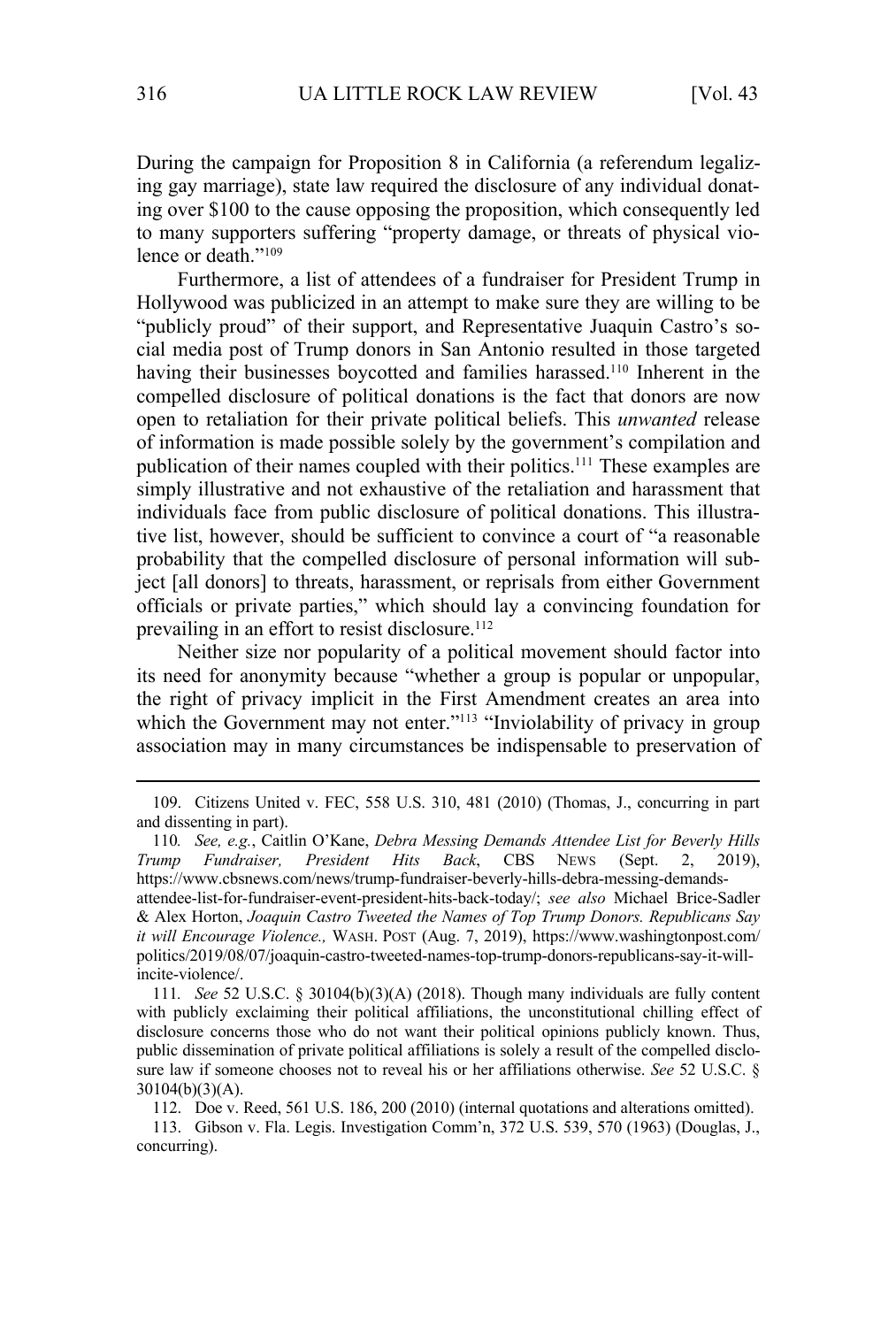freedom of association, particularly where a group espouses dissident beliefs,"—and in today's political climate many view any opposing view as dissident.<sup>114</sup>/Because "identification and fear of reprisal might deter perfectly peaceful discussions of public matters of importance," it is important that courts recognize the growing volatility and aggressiveness present in today's political climate.<sup>115</sup>*l*Consider:*k* 

A soldier who donates to pro-gay causes may risk being discharged under the military's Don't Ask, Don't Tell policy. A union member or corporate employee may risk ostracism or be denied advancement if he or she contributes to candidates or causes not in line with those of management. Businessmen and other professionals may not want to alienate potential customers, and those whose careers depend on reputation and avoiding controversy, such as doctors, ministers, or journalists, may not wish to have their political views publicly advertised. The risk of retaliation is particularly acute for individuals who contribute to unpopular or unconventional causes and candidates. $116$ 

In one of the first challenges to a disclosure law, the Court discussed the difficulties that minority political parties face in particular:

The District Court found "substantial evidence of both governmental and private hostility toward and harassment of SWP [Socialist Workers Party] members and supporters." Appellees introduced proof of specific incidents of private and government hostility toward the SWP and its members within the four years preceding the trial. These incidents, many of which occurred in Ohio and neighboring states, included threatening phone calls and hate mail, the burning of SWP literature, the destruction of SWP members' property, police harassment of a party candidate, and the firing of shots at an SWP office. There was also evidence that in the 12-month period before trial 22 SWP members, including four in Ohio, were fired because of their party membership. Although appellants contend that two of the Ohio firings were not politically motivated, the evidence amply supports the District Court's conclusion that "private hostility and harassment toward SWP members make it difficult for them to maintain employment."117

However, minority political movements are no longer the only groups facing this type of harassment stemming from publicized political affiliations.<sup>118</sup>

<sup>114.</sup> NAACP v. Ala. *ex Rel* Patterson, 357 U.S. 449, 462 (1958).

<sup>115.</sup> Talley v. California, 362 U.S. 60, 65 (1960).

<sup>116.</sup> Bopp, *supra* note 24, at 218–19 (internal quotations and footnotes omitted).

<sup>117.</sup> Brown v. Socialist Workers '74 Campaign Comm. (Ohio), 459 U.S. 87, 98–99 (1982).

<sup>118</sup>*. See, e.g.*, O'Kane, *supra* note 96.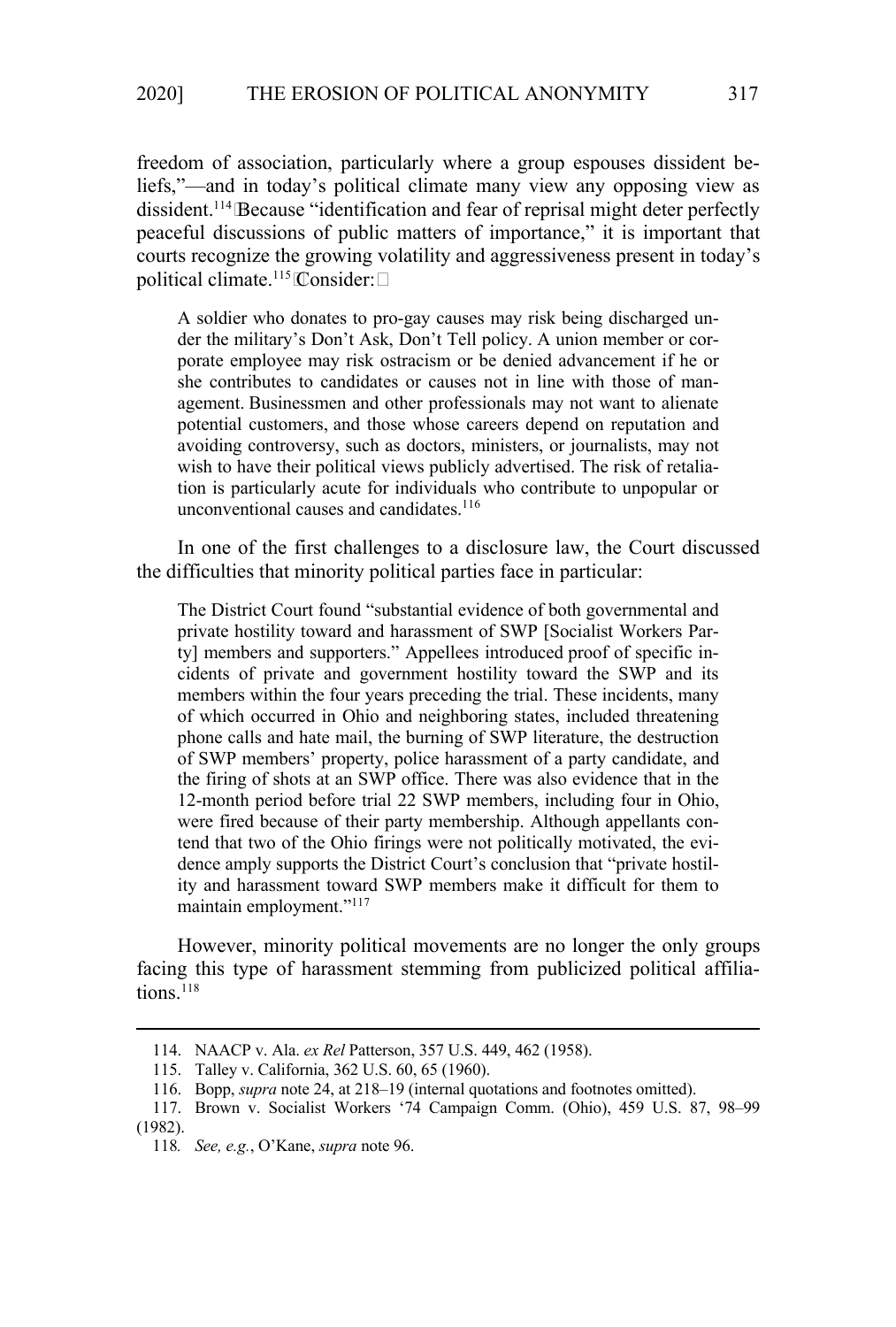In *McConnell v. FEC*, the district court detailed anecdotes of these real world consequences, including individuals having to contribute less than the amount that triggered disclosure because of fear of retaliation by employers, neighbors, and others.119 Furthermore, individuals reported their property being vandalized "after their names were disclosed" for contributing to an anti-union cause.<sup>120</sup> The Supreme Court has recognized the reality of retaliation stemming from political affiliation and noted that attempts at intimidation, which were only able to be carried out as a result of public disclosure laws, were a "cause for concern."<sup>121</sup>

As the popularity of the internet grows, access to data on private individuals' political donations is even more readily available and easily accessible. Cases before the inception of the internet warned of the widespread dissemination of donor information and of the dangers that such easily accessible information may pose for those unprotected.122 Considering this, the burden on free speech now certainly outweighs the danger of misuse, cutting against any balancing test that has typically weighed in favor of the government.<sup>123</sup> Courts cannot simply ignore the increased availability of the information revealed under the compelled disclosure laws and the growing trend to harass, intimidate, and retaliate against those who hold different pollical beliefs. The ability to access these records is far easier than those who passed the law could ever imagine.

When the compelled disclosure law was passed, records were only accessible in person at the Federal Election Commission headquarters.124 Today, records of citizens' political contributions are maintained on the Federal Election Commission's website, accessible by anyone, at any time, free of charge.125 Justice Thomas has suggested that these online disclosure records are maintained to "enable private citizens and elected officials to implement

123. McIntyre*,* 514 U.S. at 357.

124. Compelled disclosures were required before the Federal Election Commission had a website for maintaining and publicizing records. *See* Pub. L. No. 96-187, § 302, 93 Stat. 1339 (1980) (first establishing the disclosure requirement); *see also* Bipartisan Campaign Reform Act of 2002, Pub. L. 107-155, Title V, § 502, 116 Stat. 115 (2002) (first requiring the FEC to create and maintain a website twenty-two years after compelled disclosure became law, thirty-one years after the enactment of the initial Federal Election Campaign Act).

125. 52 U.S.C. § 30112(a)–(b) (2012).

<sup>119.</sup> McConnell v. FEC, 251 F. Supp. 2d 176, 227–29 (D.D.C. 2003).

<sup>120</sup>*. Id*. at 228.

<sup>121.</sup> Citizens United v. FEC, 558 U.S. 310, 370 (2010); *see also* Hollingsworth v. Perry, 558 U.S. 183, 195–196 (2010) (finding that petitioner's concerns about public disclosure of supporters of Proposition 8 were "substantiated . . . [because of] incidents of past harassment.").

<sup>122</sup>*. See, e.g.,* McIntyre v. Ohio Election Comm'n, 514 U.S. 334, 340–42 (1995); Buckley v. Valeo, 424 U.S. 1, 71 (1976) (both discussing the risks that may accompany disclosure of an individual's political affiliations to anyone who wishes to discover such information).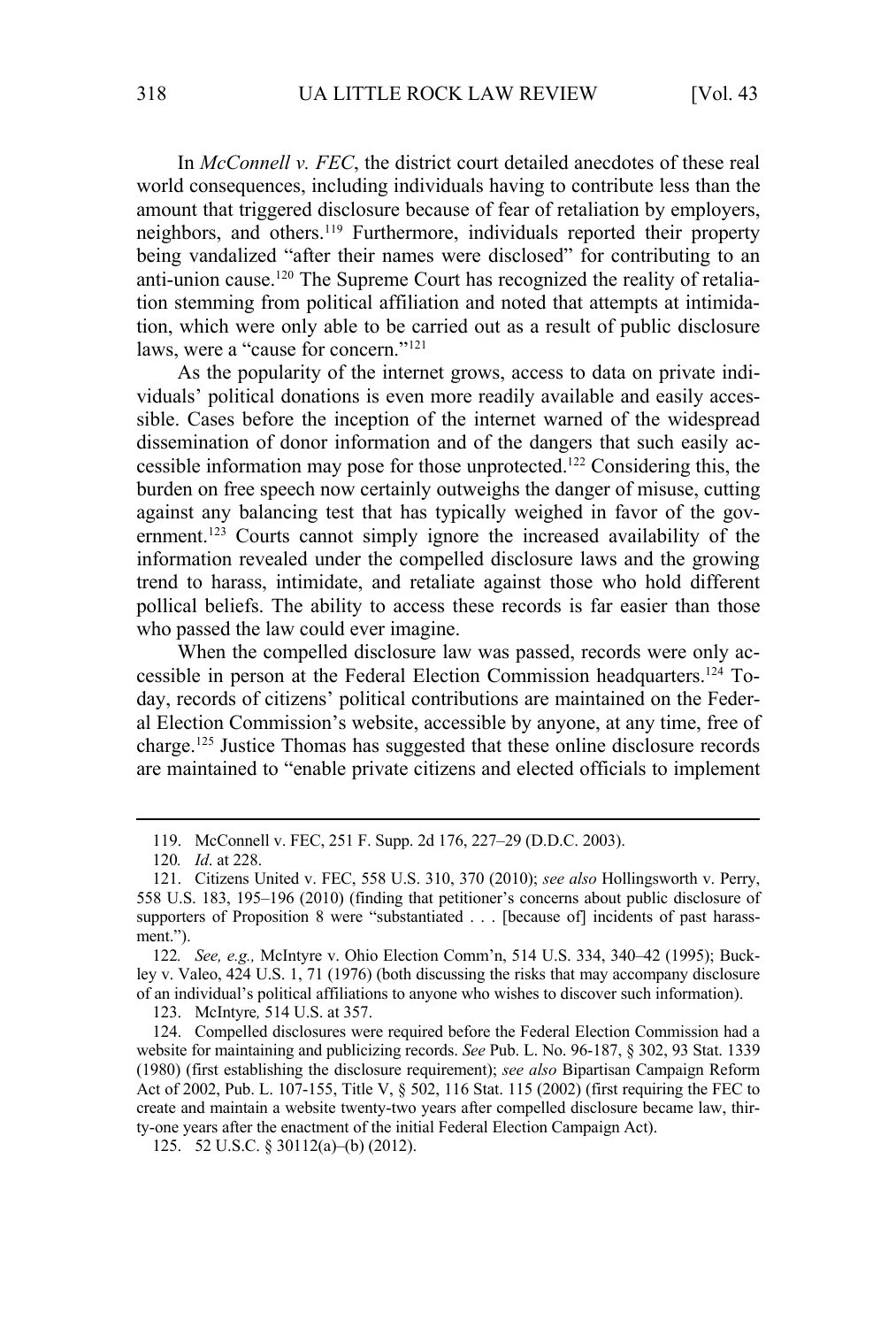political strategies *specifically calculated* to curtail campaign-related activity and prevent the lawful, peaceful exercise of First Amendment rights."126

However, focus on the enhanced burdens caused by the growth of the internet alone undermines the fundamental constitutional issue that the compelled disclosure law creates. Even without the online database of donors' personal information, the mere collection and publication of this information in any form is constitutionally suspect.<sup>127</sup> Concerns about the government obtaining lists revealing individuals' political affiliations arose long before the proliferation of the internet.<sup>128</sup> Though online publication of this information certainly increases the burden that politically active citizens face in advocating for their beliefs, it is not a necessary factor for rendering the compelled disclosure requirements unconstitutional.<sup>129</sup>

# V. ANTI-BRIBERY LAWS BETTER SERVE THE GOVERNMENT'S PROFFERED INTERESTS IN MAINTAINING ELECTORAL INTEGRITY

In general, campaign finance laws are premised on the idea that without limiting the amount of money in politics both the citizenry and the politicians will be unduly influenced.<sup>130</sup> However,

[w]hen the Government defends a regulation on speech as a means to . . . prevent anticipated harms, it must do more than simply posit the existence of the disease sought to be cured . . . [i]t must demonstrate that the recited harms are real, not merely conjectural, and that the regulation will in fact alleviate these harms in a direct and material way.<sup>131</sup>

More directly to the point of disclosure, when the government's regulatory or administrative interests can easily be satisfied short of full disclosure, the government cannot force individuals to disclose their political beliefs.<sup>132</sup>

Federal law prohibiting bribery of elected federal officials already serves as the best deterrent to corruption and is a perfect example of an easy way that the government can accomplish its goals of maintaining electoral integrity without trampling on the First Amendment.133 A federal law pro-

<sup>126.</sup> Citizens United v. FEC, 558 U.S. 310, 483 (2010) (Thomas, J., concurring in part) (emphasis in original).

<sup>127</sup>*. See* Talley v. California, 362 U.S. 60, 64–65 (1960).

<sup>128.</sup> NAACP v. Ala. *ex rel.* Patterson, 357 U.S. 449, 462 (1958).

<sup>129</sup>*. See id*.

<sup>130.</sup> Scalia Interview, *supra* note 68.

<sup>131.</sup> Turner Broad. Sys., Inc. v. FCC, 512 U.S. 622, 664 (1994) (internal quotations and citations omitted).

<sup>132</sup>*. See, e.g.,* Shelton v. Tucker, 364 U.S. 479, 490 (1960).

<sup>133</sup>*. See* 18 U.S.C. § 201(a)–(c) (2012) (prohibiting "directly or indirectly . . . [giving, offering, or promising] anything of value to any public official or person who has been se-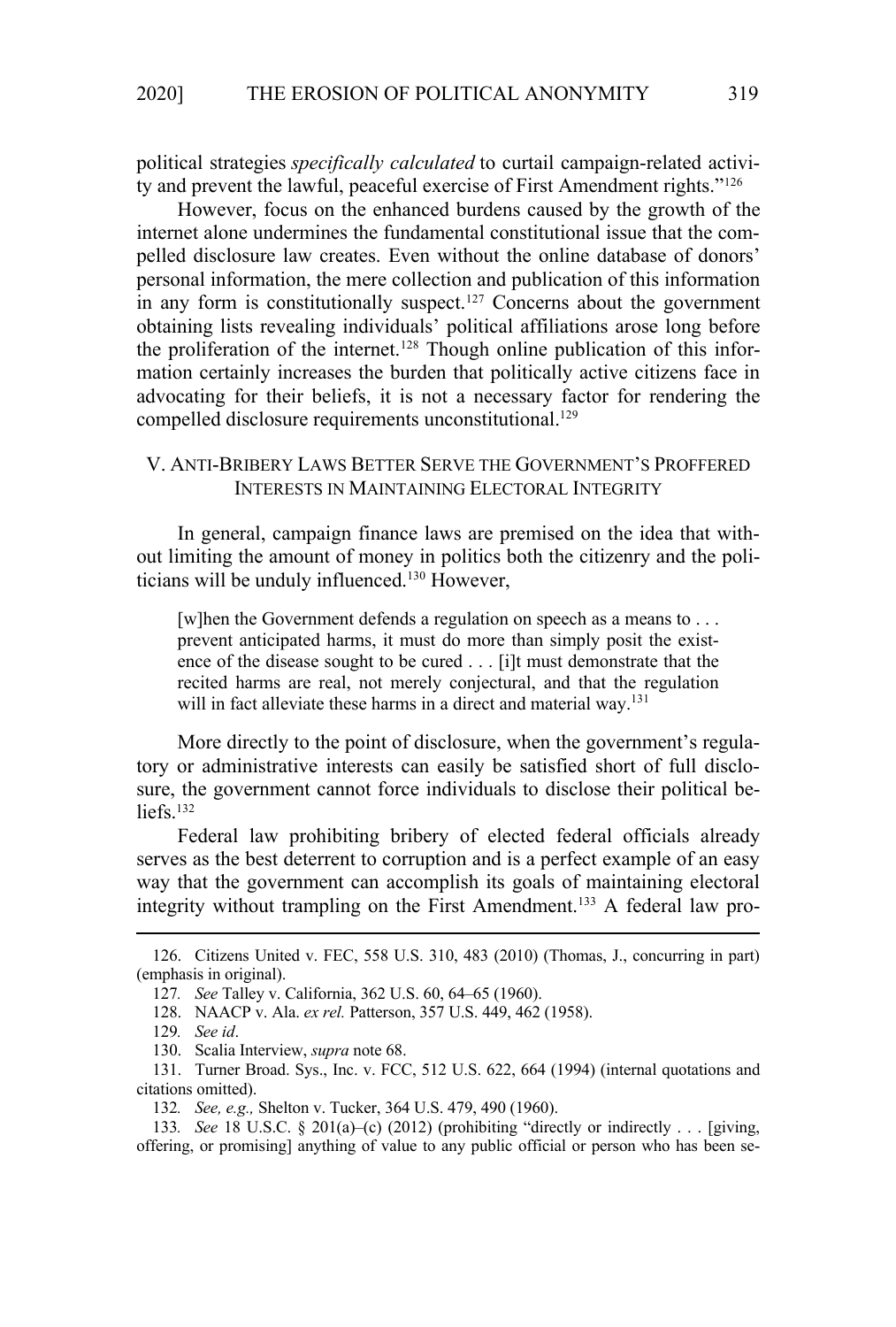hibiting individuals from bribing elected officials in an attempt to influence the officials satisfies any compelling government interest of rightly keeping elections free of *quid pro quo* corruption.<sup>134</sup> Moreover, enforcement of federal anti-bribery law will prohibit actual corruption without risking the suppression of innocent political speech.<sup>135</sup> These laws directly serve the function that supporters of the mandatory disclosure law claim will be defeated in its absence.136 If the fear is that excessive political contributions are akin to paying off politicians in return for political favors, then anti-bribery statutes will still address true instances of bribery.137 Under the current federal bribery law, it is already unlawful for anyone to give money to a public official with the intent of influencing that official or candidate to do or not do something in his official capacity as a condition of receiving that payment.138 The prohibition of bribery directly addresses the fear that the compelled disclosure requirement is claimed to address, and it does so without impermissibly restricting innocent political speech.139 The "free functioning of our national institutions" is not in peril by ensuring anonymity in political speech so long as the bribery statutes are enforced.<sup>140</sup>

If a person donates to a specific candidate's campaign with the intent of influencing that candidate to perform a specific task when he or she is elected as a condition of that donation, that donor would face criminal penalties under the bribery statute, not the campaign finance statute.<sup>141</sup> Because the government's compelling interests can be satisfied short of disclosing donors' identities, the compelled disclosure laws must fail a First Amendment review.142

135*. See id*.

138*. Id*.

139*. See id*.

140*. Cf*. *Buckley*, 424 U.S. at 66.

141*. See id*.

lected to be a public official, or offers or promises any public official or any person who has been selected to be a public official to give anything of value to any other person or entity, with intent to influence any official act; or to influence such public official or person who has been selected to be a public official to commit or aid in committing, or collude in, or allow, any fraud, or make opportunity for the commission of any fraud, on the United States; or to induce such public official or such person who has been selected to be a public official to do or omit to do any act in violation of the lawful duty of such official or person.").

<sup>134</sup>*. See, e.g.*, Annabi v. United States, No. 10-CR-007 (CM), 2018 WL 3756455, at \*9 (S.D.N.Y. July 20, 2018) (denying motion to vacate conviction for bribery of a public official).

<sup>136.</sup> Buckley v. Valeo, 424 U.S. 1, 71 (1976) (discussing the government's interest in preventing the "buying" of elections as a compelling reason for disclosure laws); *see also Annabi*, 2018 WL 3756455, at \*9 (denying motion to vacate conviction for bribery of a public official).

<sup>137</sup>*. See* 18 U.S.C § 201(a)–(c) (2018) (prohibiting public officials from receiving anything of value in an attempt to influence an official act).

<sup>142</sup>*. See, e.g.*, Shelton v. Tucker, 364 U.S. 479, 488–90 (1960).